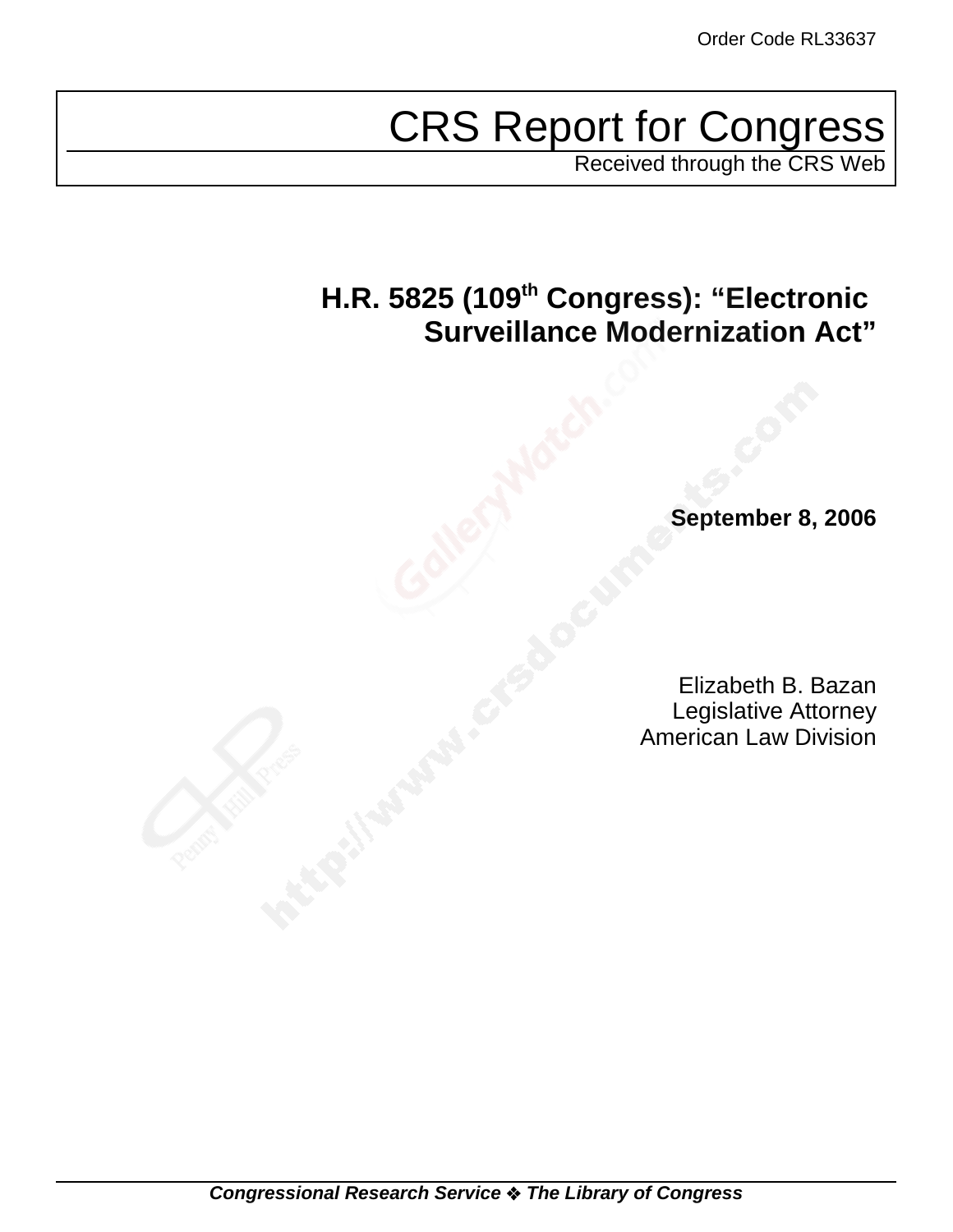## H.R. 5825 (109<sup>th</sup> Congress): "Electronic Surveillance Modernization Act"

## **Summary**

In discussing the need for the National Security Agency's "Terrorist Surveillance Program," a program in which international communications of persons within the United States have been the subject of electronic surveillance without a warrant or a Foreign Intelligence Surveillance Court order, where one party to the communication is believed to be a member of al Qaeda, affiliated with al Qaeda, a member of an organization affiliated with al Qaeda, or working in support of al Qaeda, the Bush Administration has stated that electronic surveillance under the Foreign Intelligence Surveillance Act (FISA), while still a valuable tool in combating terrorism, lacks the speed and agility to deal with such terrorists or terrorist groups. Critics have challenged the NSA program on legal and constitutional grounds. On August 17, 2006, in *American Civil Liberties Union v. National Security Agency*, Case No. 06-CV-10204 (E.D. Mich. August 17, 2006), U.S. District Court Judge Anna Diggs Taylor held the program unconstitutional on the ground that it violated the Administrative Procedures Act, the Separation of Powers doctrine, the First and Fourth Amendments of the U.S. Constitution, the Foreign Intelligence Surveillance Act (FISA), and Title III of the Omnibus Crime Control and Safe Streets Act (Title III). The decision has been appealed.

Several bills have been introduced in the House of Representatives and in the Senate to amend the Foreign Intelligence Surveillance Act and to address questions raised with respect to the "Terrorist Surveillance Program." H.R. 5825, the "Electronic Surveillance Modernization Act," was introduced on July 18, 2006. The bill was referred on that date to both the House Committee on the Judiciary and to the House Permanent Select Committee on Intelligence. On September 1, 2006, it was referred to the Subcommittee on Crime, Terrorism, and Homeland Security of the House Judiciary Committee. H.R. 5825 was one of several bills that were the focus of a hearing held before the House Judiciary Committee's Subcommittee on Crime, Terrorism, and Homeland Security on Wednesday, September 6, 2006. This report will summarize the provisions of the bill and discuss the impact of its provisions, if passed, on current law.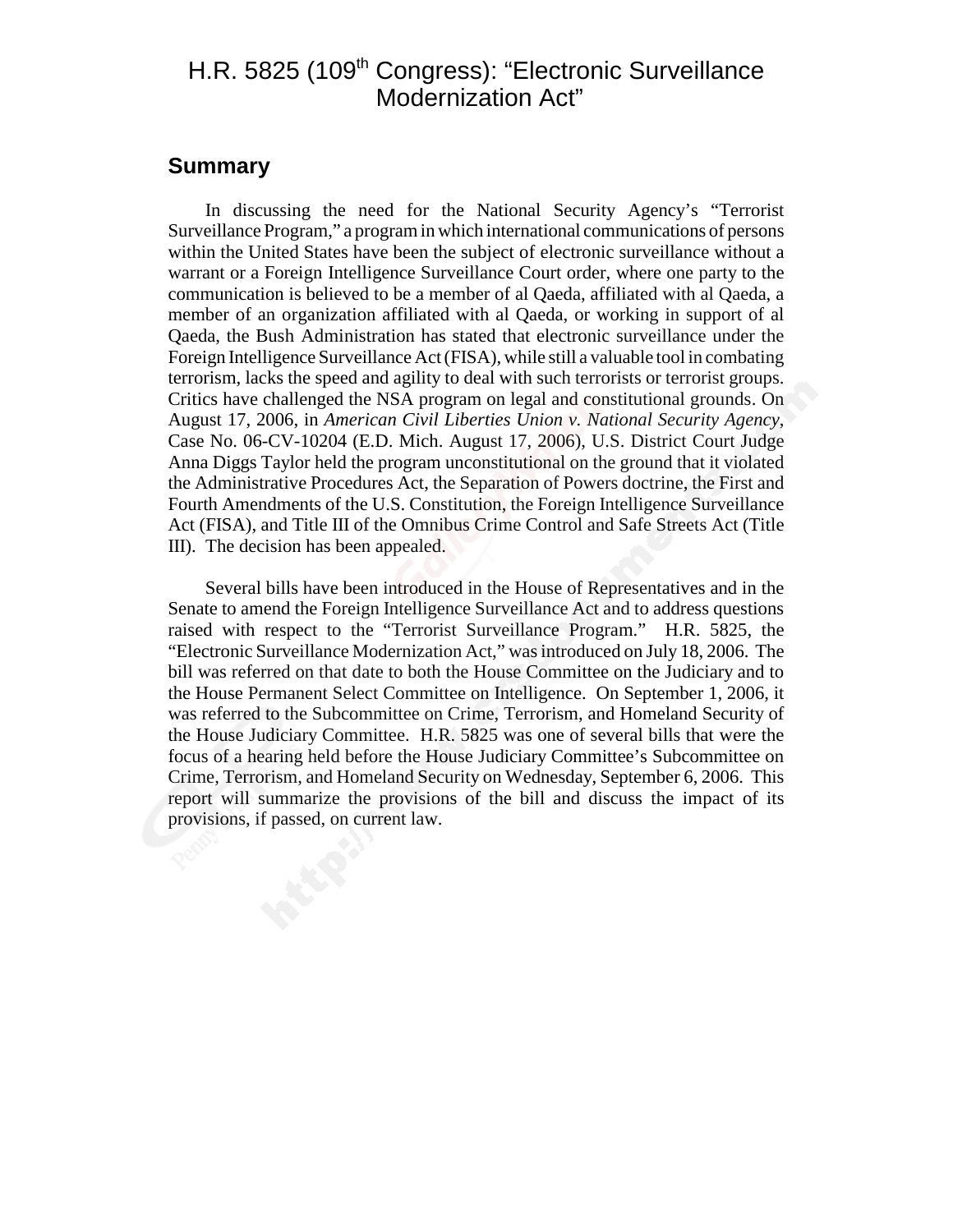## **Contents**

| Sec. 2. FISA Definitions $\dots \dots \dots \dots \dots \dots \dots \dots \dots \dots \dots \dots \dots \dots \dots$ |
|----------------------------------------------------------------------------------------------------------------------|
| Sec. 3. Authorization for Electronic Surveillance for Foreign Intelligence                                           |
|                                                                                                                      |
|                                                                                                                      |
|                                                                                                                      |
|                                                                                                                      |
| Sec. 8. Authorization of Electronic Surveillance after a Terrorist<br>$\ldots$ 18                                    |
|                                                                                                                      |
|                                                                                                                      |
| Q.<br><b>Price</b>                                                                                                   |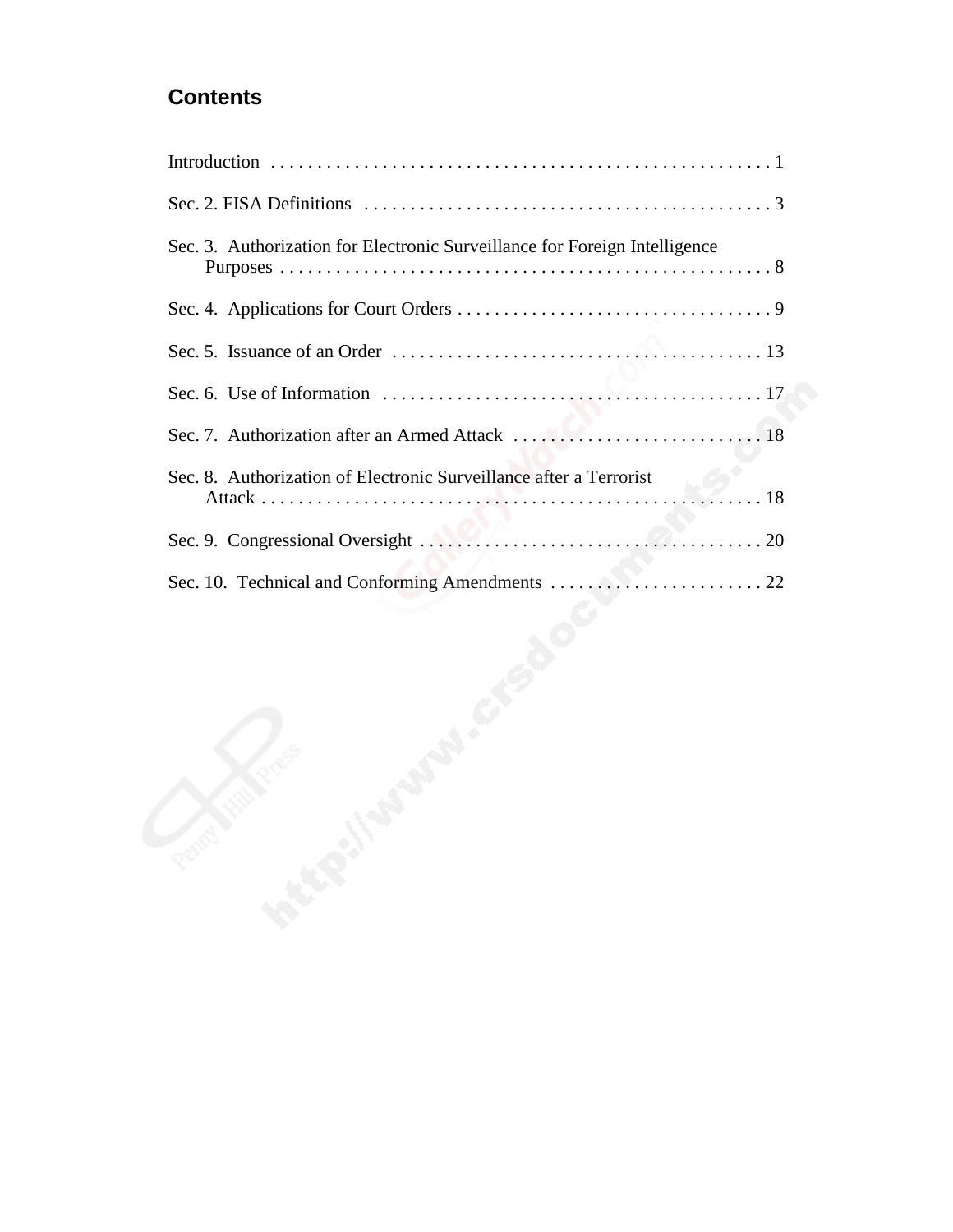## H.R. 5825 (109<sup>th</sup> Congress): "Electronic Surveillance Modernization Act"

## **Introduction**

In discussing the need for the National Security Agency's "Terrorist Surveillance Program," a program in which international communications of persons within the United States have been the subject of electronic surveillance, without a warrant or a Foreign Intelligence Surveillance Court (FISC) order, where one party to the communication is believed to be a member of al Qaeda, affiliated with al Qaeda, a member of an organization affiliated with al Qaeda, or working in support of al Qaeda, the Bush Administration has stated that electronic surveillance under the Foreign Intelligence Surveillance Act, while still a valuable tool in combating terrorism, lacks the speed and agility needed to deal with such terrorists or terrorist groups.1 The Foreign Intelligence Surveillance Act (FISA), P.L. 95-511, Title I, October 25, 1978, 92 Stat. 1796, codified at 50 U.S.C. § 1801 *et seq.*, as amended, provides a statutory framework for the use of electronic surveillance, physical searches, pen registers and trap and trace devices to acquire foreign intelligence information.<sup>2</sup> It also provides statutory authority for the production of tangible things

<sup>2</sup> Under section 101(e) of FISA, 50 U.S.C. § 1801(e), "foreign intelligence information" is defined to mean:

(1) information that relates to, and if concerning a United States person is necessary to, the ability of the United States to protect against —

(A) actual or potential attack or other grave hostile acts of a foreign power or an agent of a foreign power;

(B) sabotage or international terrorism by a foreign power or an agent of a foreign power; or

(C) clandestine intelligence activities by an intelligence service or network of a foreign power or by an agent of a foreign power; or

(2) information with respect to a foreign power or foreign territory that relates to, and if concerning a United States person is necessary to —

(A) the national defense or the security of the United States; or

(B) the conduct of the foreign affairs of the United States.

(continued...)

<sup>1</sup> *See* U.S. DEPARTMENT OF JUSTICE, LEGAL AUTHORITIES SUPPORTING THE ACTIVITIES OF THE NATIONAL SECURITY AGENCY DESCRIBED BY THE PRESIDENT 34 (January 19, 2005); Letter of December 22, 2005, from Assistant Attorney General William E. Moschella to the Honorable Pat Roberts, the Honorable John D. Rockefeller, IV, the Honorable Peter Hoekstra, and the Honorable Jane Harman, at 5; Statements by Attorney General Alberto Gonzales and General Michael Hayden, Principal Deputy Director for National Intelligence, during December 19, 2005, Press Briefing available at [http://www.whitehouse.gov/ news/releases/2005/12/20051219-1.html].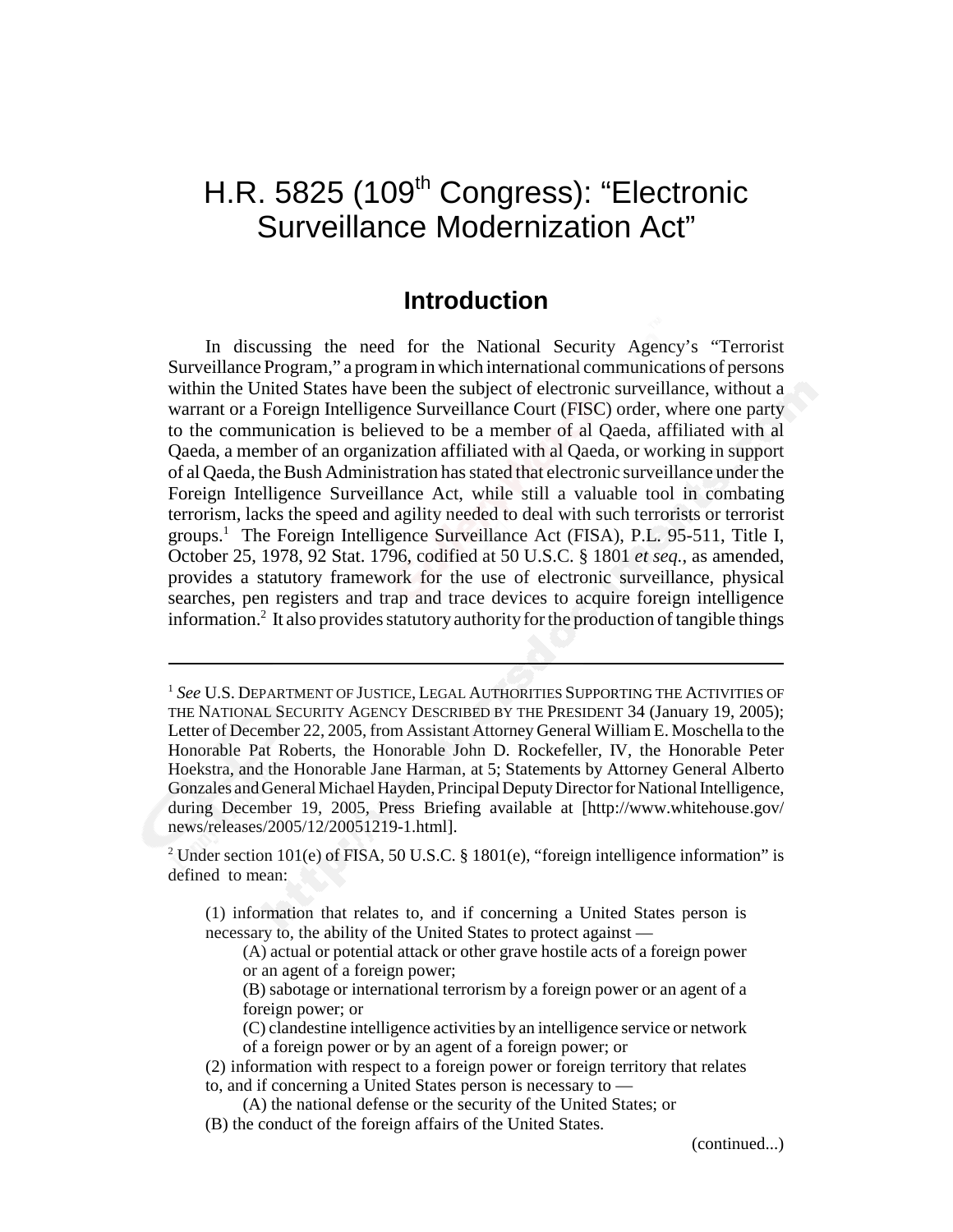for an investigation to obtain foreign intelligence information not concerning a United States person or to protect against international terrorism or clandestine intelligence activities.<sup>3</sup> Several bills have been introduced in the House of Representatives and in the Senate to amend the Foreign Intelligence Surveillance Act and to address concerns raised with respect to the "Terrorist Surveillance Program."

H.R. 5825, the "Electronic Surveillance Modernization Act," was introduced on July 18, 2006, by Representative Heather Wilson, for herself, Representative Sensenbrenner, Representative Hoekstra, Representative Renzi, Representative Johnson of Connecticut, Representative Everett, Representative Thornberry, Representative Rogers of Michigan, Representative Gallegly and Representative Issa. The bill was referred the same day to both the House Committee on the Judiciary and to the House Permanent Select Committee on Intelligence. On September 1, 2006, it was referred to the Subcommittee on Crime, Terrorism, and Homeland Security of the House Judiciary Committee. H.R.  $5825$  was one of several bills<sup>4</sup> that were the focus of a hearing before the Subcommittee on Crime, Terrorism, and Homeland Security of the House Judiciary Committee on Wednesday, September 6, 2006. This report will summarize the provisions of H.R. 5825 and will discuss the impact of its provisions, if passed, on current law. The sections of the bill will be addressed in the order in which they appear in the bill.

(1) involve violent acts or acts dangerous to human life that are a violation of the criminal laws of the United States or of any State, or that would be a criminal violation if committed within the jurisdiction of the United States or any State; (2) appear to be intended —

(A) to intimidate or coerce a civilian population;

- (B) to influence the policy of a government by intimidation or coercion; or
- (C) to affect the conduct of a government by assassination or kidnapping; and

(3) occur totally outside the United States, or transcend national boundaries in terms of the means by which they are accomplished, the persons they appear intended to coerce or intimidate, or the locale in which their perpetrators operate or seek asylum.

"Sabotage" is defined in 50 U.S.C. § 1801(d) to mean "activities that involve a violation of chapter 105 of Title 18, or that would involve such a violation if committed against the United States."

<sup>3</sup> Under Sec. 106(a)(1) of FISA, 50 U.S.C. § 1861(a)(1), where such an investigation is of a United States person, it may not be conducted "solely upon the basis of activities protected by the first amendment to the Constitution."

<sup>4</sup> The Subcommittee hearing was on "Legislative Proposals to Update the Foreign Intelligence Surveillance Act (FISA)." The bills anticipated to be considered were H.R. 4976, H.R. 5223, H.R. 5371, H.R. 5825, S. 2453, and S. 2455.

 $2$  (...continued)

<sup>&</sup>quot;International terrorism" is defined in subsection  $101(c)$ , 50 U.S.C. § 1801(c) to mean activities that: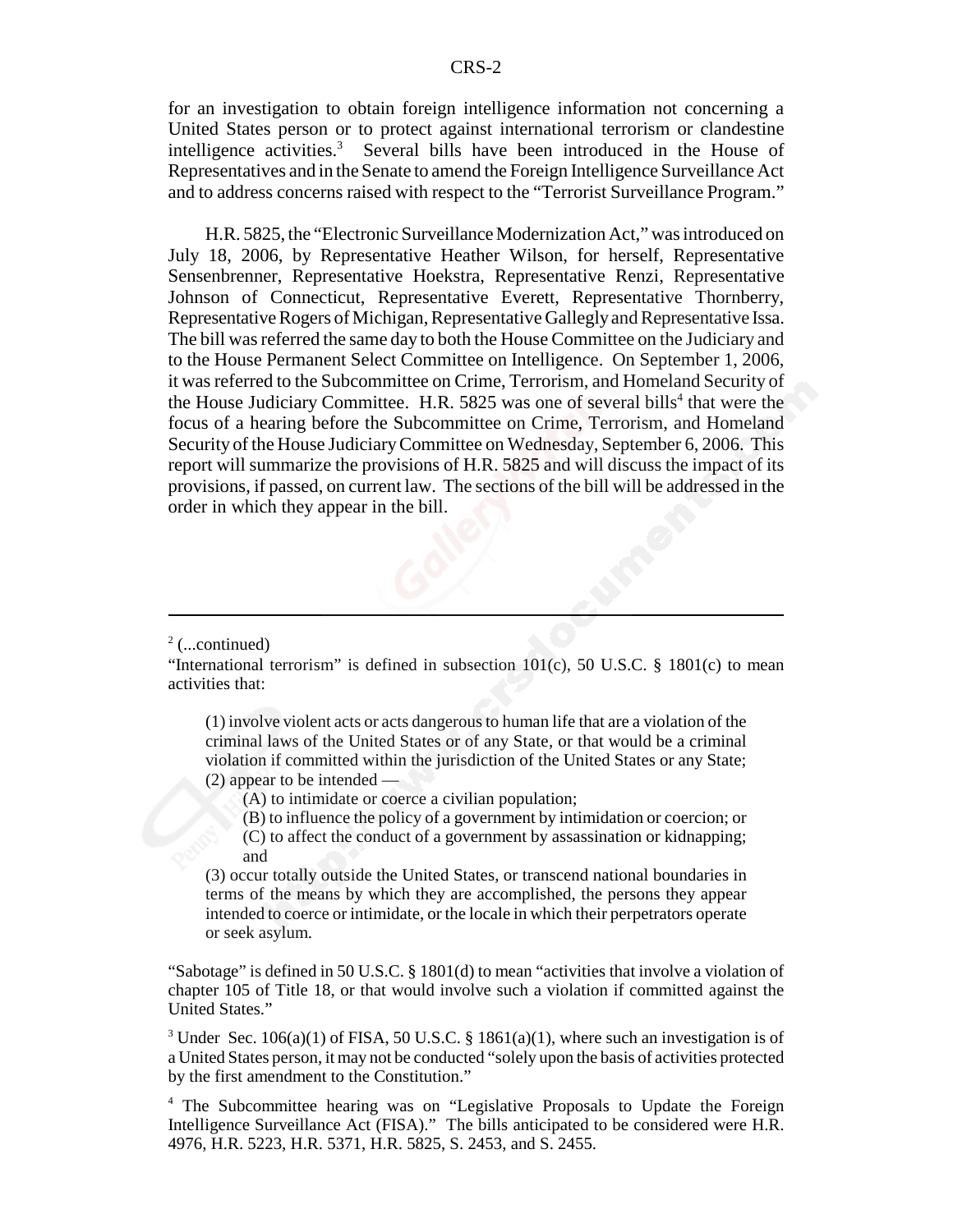## **Sec. 2. FISA Definitions**

Sec. 2 of the bill amends the current definitions in the Foreign Intelligence Surveillance Act (FISA). Sec. 2(a) amends definition of "agent of a foreign power" in subsection  $101(b)(1)$ ,  $50$  U.S.C. §  $1801(b)(1)$ ,  $5$  to add a new category covering any person, other than a United States person,<sup>6</sup> who "(D) possesses or is reasonably expected to transmit or receive foreign intelligence information while in the United States." Unlike the definitions of "agent of a foreign power" in subsections  $101(b)(1)(A)$  and  $101(b)(1)(B)$ , but like the so-called "lone wolf" provision in subsection  $101(b)(1)(C)$ , the definition of an "agent of a foreign power" under proposed subsection 101(b)(1)(D) does not require that the non-U.S. person covered by this new definition have any connection with a foreign power. However, it differs from the latter provision in that under proposed subsection  $101(b)(1)(D)$ , possession of foreign intelligence information by a non-U.S. person, without more, appears sufficient for that person to be categorized as an "agent of a foreign power." Alternatively, under the proposed new definition, a non-U.S. person who is "reasonably expected to transmit or receive foreign intelligence information while in the United States" would also be considered an "agent of a foreign power." The proposed definition does not appear to require an action or intent to act for the benefit of a foreign power or against the interests of the United States, nor does it require any ill intent. This would seem to significantly broaden the reach of the term so defined.

Sec. 2(b) amends the definition of "electronic surveillance" in subsection 101(f) of FISA, 50 U.S.C. § 1801(f), to mean:

<sup>&</sup>lt;sup>5</sup> Under current law, "agent of a foreign power" under section  $101(b)(1)$  of FISA, 50 U.S.C.  $§$  1801(b)(1) includes three categories of persons, who are not United States persons. These categories include any person other than a United States person, (A) who acts in the United States as an officer or employee of a foreign power, or, as a member of a group engaged in international terrorism or activities in preparation therefor; (B) who acts for or on behalf of a foreign power which engages in clandestine intelligence activities in the United States contrary to the interests of the United States, when the circumstances of such person's presence in the United States indicate that such person may engage in such activities in the United States, or when such person knowingly aids or abets any person in the conduct of such activities or knowingly conspires with any person to engage in such activities; or (C) who engages in international terrorism or activities in preparation for international terrorism.

<sup>&</sup>lt;sup>6</sup> Under section 101(i) of FISA, 50 U.S.C. § 1801(i), a "United States person" is defined to mean "a citizen of the United States, an alien lawfully admitted for permanent residence (as defined in section  $101(a)(20)$  of the Immigration and Nationality Act [8 U.S.C. § 1101(a)(20)]), an unincorporated association a substantial number of members of which are citizens of the United States or aliens lawfully admitted for permanent residence, or a corporation which is incorporated in the United States, but does not include a corporation or an association which is a foreign power, as defined in subsection  $(a)(1)$ ,  $(2)$ , or  $(3)$  of this section." Under the cross-referenced sections, "foreign power" means "a foreign government or any component thereof, whether or not recognized by the United States;" "a faction of a foreign nation or nations, not substantially composed of United States persons;" or "an entity that is openly acknowledged by a foreign government or governments to be directed and controlled by such foreign government or governments." It does not include international terrorist organizations.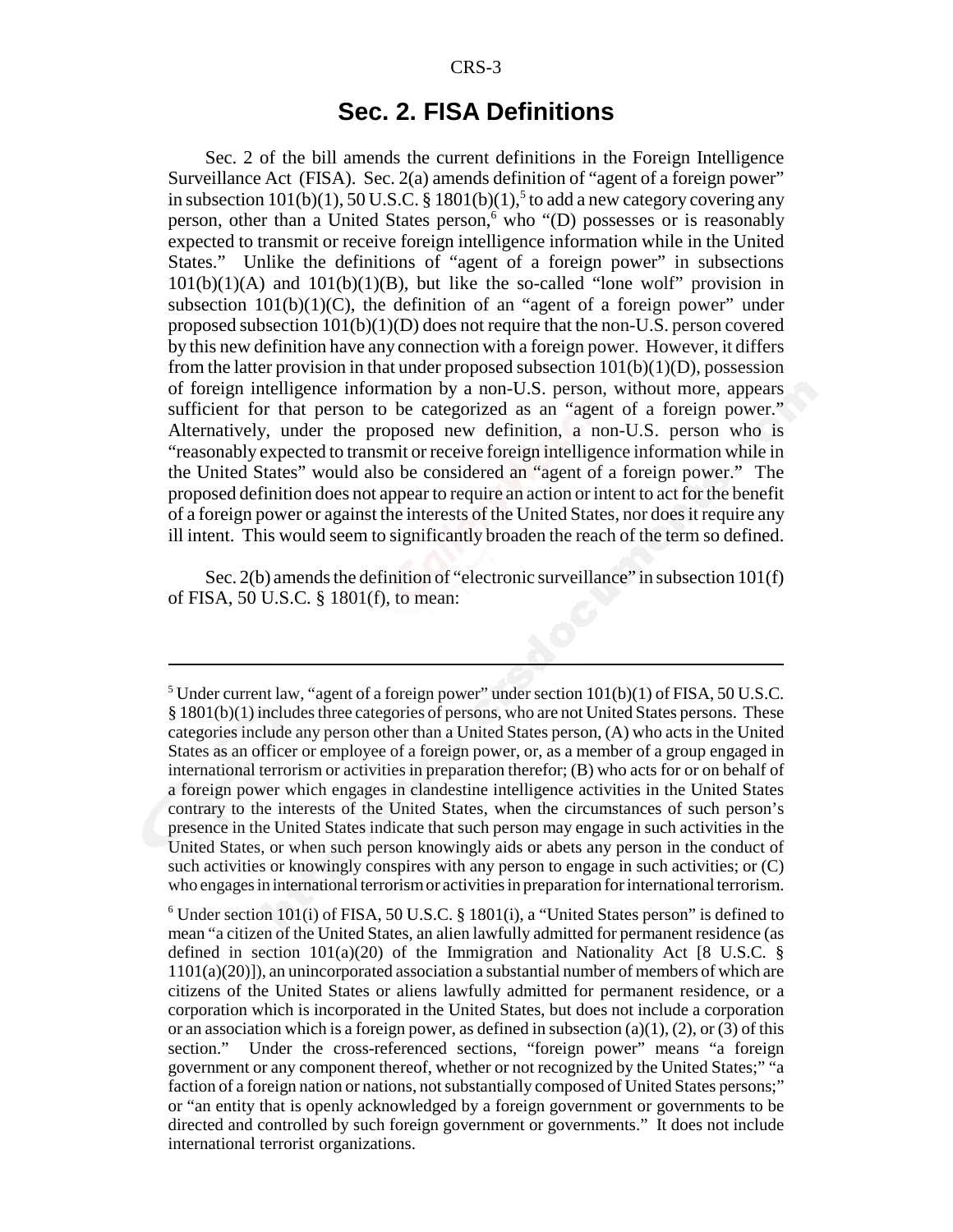(1) the installation or use of a surveillance device [as defined in subsection  $(2)(d)$ of the bill, new subsection  $101(l)$  of FISA, 50 U.S.C. §  $1801(l)^7$  for the intentional collection of information relating to a person who is reasonably believed to be in the United States by intentionally targeting that person, under circumstances in which the person has a reasonable expectation of privacy and a warrant would be required for law enforcement purposes; or

(2) the intentional acquisition of the contents of any communication, without the consent of a party to the communication, under circumstances in which a person has reasonable expectation of privacy and a warrant would be required for law enforcement purposes, if both the sender and all intended recipients are located within the United States.<sup>8</sup>

Although this is a broader, shorter, and more general definition than that contained in current law, there are some similarities in language.

Proposed subsection 101(f)(1) blends some of the elements of current subsections  $101(f)(1)$  and  $(f)(4)$  with new elements, while eliminating other aspects

<sup>8</sup> Under current law, "electronic surveillance" is defined under subsection 101(f) of FISA, 50 U.S.C. § 1801(f), to mean:

(1) the acquisition by an electronic, mechanical, or other surveillance device of the contents of any wire or radio communication sent by or intended to be received by a particular, known United States person who is in the United States, if the contents are acquired by intentionally targeting that United States person, under circumstances in which a person has a reasonable expectation of privacy and a warrant would be required for law enforcement purposes;

(2) the acquisition by an electronic, mechanical, or other surveillance device of the contents of any wire communication to or from a person in the United States, without the consent of any party thereto, if such acquisition occurs in the United States, but does not include the acquisition of those communications of computer trespassers that would be permissible under section 2511(2)(i) of Title 18;

(3) the intentional acquisition by an electronic, mechanical, or other surveillance device of the contents of any radio communication, under circumstances in which a person has a reasonable expectation of privacy and a warrant would be required for law enforcement purposes, and if both the sender and all intended recipients are located within the United States; or

(4) the installation or use of an electronic, mechanical, or other surveillance device in the United States for monitoring to acquire information, other than from a wire or radio communication, under circumstances in which a person has a reasonable expectation of privacy and a warrant would be required for law enforcement purposes.

<sup>7</sup> Under current law, section 101(*l*) of FISA, 50 U.S.C. § 1801(l) defines "wire communication" to mean, "any communication while it is being carried by a wire, cable, or other like connection furnished or operated by any person engaged as a common carrier in providing or operating such facilities for the transmission of interstate or foreign communications." Under the new definition of "surveillance device" in Sec. 2(d) of H.R. 5825, the term would mean, "a device that allows surveillance by the Federal Government, but excludes any device that extracts or analyzes information from data that has already been acquired by the Federal Government by lawful means." While the term "surveillance device" is not currently defined in FISA, it is used in the current definition of "electronic surveillance" under subsection 101(f) of FISA, 50 U.S.C. § 1801(f).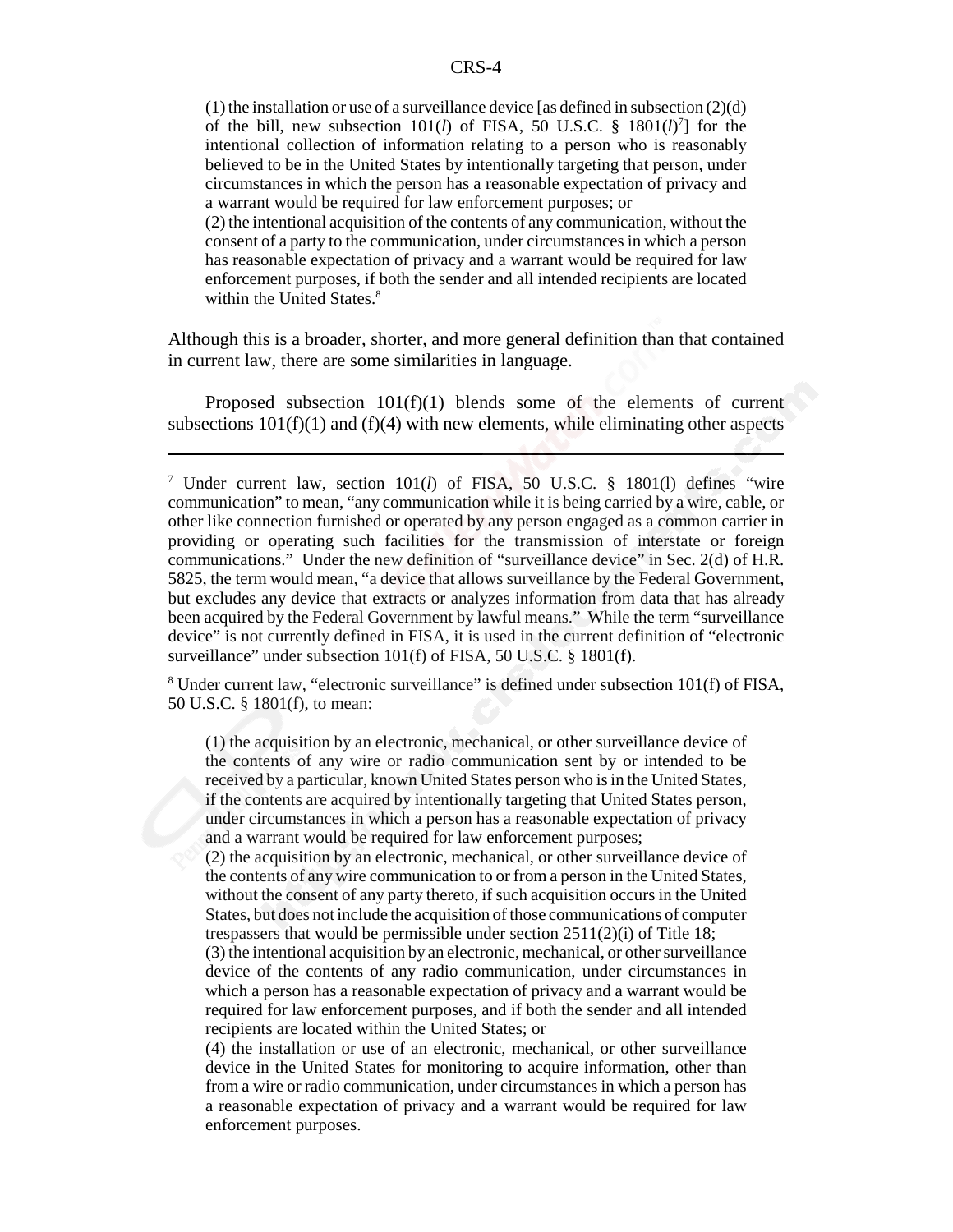of those provisions. Current subsection  $101(f)(1)$  deals with the use of a surveillance device to intercept the contents of wire or radio communications sent by or intended to be received by a particular, known, intentionally targeted U.S. person, who is in the United States, under circumstances in which a person has a reasonable expectation of privacy and a warrant would be required for law enforcement purposes. Current subsection 101(f)(4) deals with the installation or use of a surveillance device in the United States "for monitoring to acquire information, other than from a wire or radio communication, under circumstances in which a person has a reasonable expectation of privacy and a warrant would be required for law enforcement purposes." However, unlike current subsection  $101(f)(1)$ , the new definition does not explicitly distinguish between interception of the communications of U.S. persons and those of non-U.S. persons, nor is it restricted to acquisition of the contents of communications. The current subsection  $101(f)(1)$  requires the person intentionally targeted to be in the United States, while the proposed provision requires a reasonable belief that the intentionally targeted person be in the United States. While both proposed subsection  $101(f)(1)$  and current subsection  $101(f)(4)$ deal with the installation or use of a surveillance device to acquire information, unlike current subsection  $101(f)(4)$ , the proposed definition contains no express requirement that the surveillance device be installed or used in the United States, and no restriction on acquisition of that information from wire or radio communications. The proposed subsection  $101(f)(1)$  explicitly involves intentional targeting of a person, while current subsection 101(f)(4) does not.

New subsection  $101(f)(2)$  has significant parallels to current subsection  $101(f)(3)$ , in that both deal with "intentional acquisition" of the contents of a "communication under circumstances in which a person has a reasonable expectation of privacy and a warrant would be required for law enforcement purposes, if both the sender and all the intended recipients are located in the United States." However, the current provision is limited to intentional acquisition of radio communications by means of "an electronic, mechanical, or other surveillance device," and does not include a requirement that the interception be "without the consent of any party to the communication." Consent is addressed in current subsection  $101(f)(2)$ , which deals with acquisition, rather than intentional acquisition, within the United States, of a communication to or from a person in the United States, without that party's consent. The latter provision exempts from coverage "the acquisition of those communications of computer trespassers that would be permissible under section  $2511(2)(i)$  of Title 18." Proposed subsection  $101(f)(2)$  contains no similar exemption.

Under current law, "minimization procedures" are defined in section 101(h) of FISA, 50 U.S.C. § 1801(h)(1)-(4). Sec. 2(c) of H.R. 5825 amends the definition of "minimization procedures" in section 101(h), 50 U.S.C. § 1801(h), to delete subsection (4). Current Section 101(h)(4) of FISA, 50 U.S.C. § 1801(h)(4), includes in the definition of "minimization procedures," with respect to any electronic surveillance approved pursuant to 50 U.S.C. § 1802(a), "procedures that require that no contents of any communication to which a United States person is a party shall be disclosed, disseminated, or used for any purpose or retained for longer than 72 hours unless a court order under section 1805 of this title is obtained or unless the Attorney General determines that the information indicates a threat of death or serious bodily harm to any person."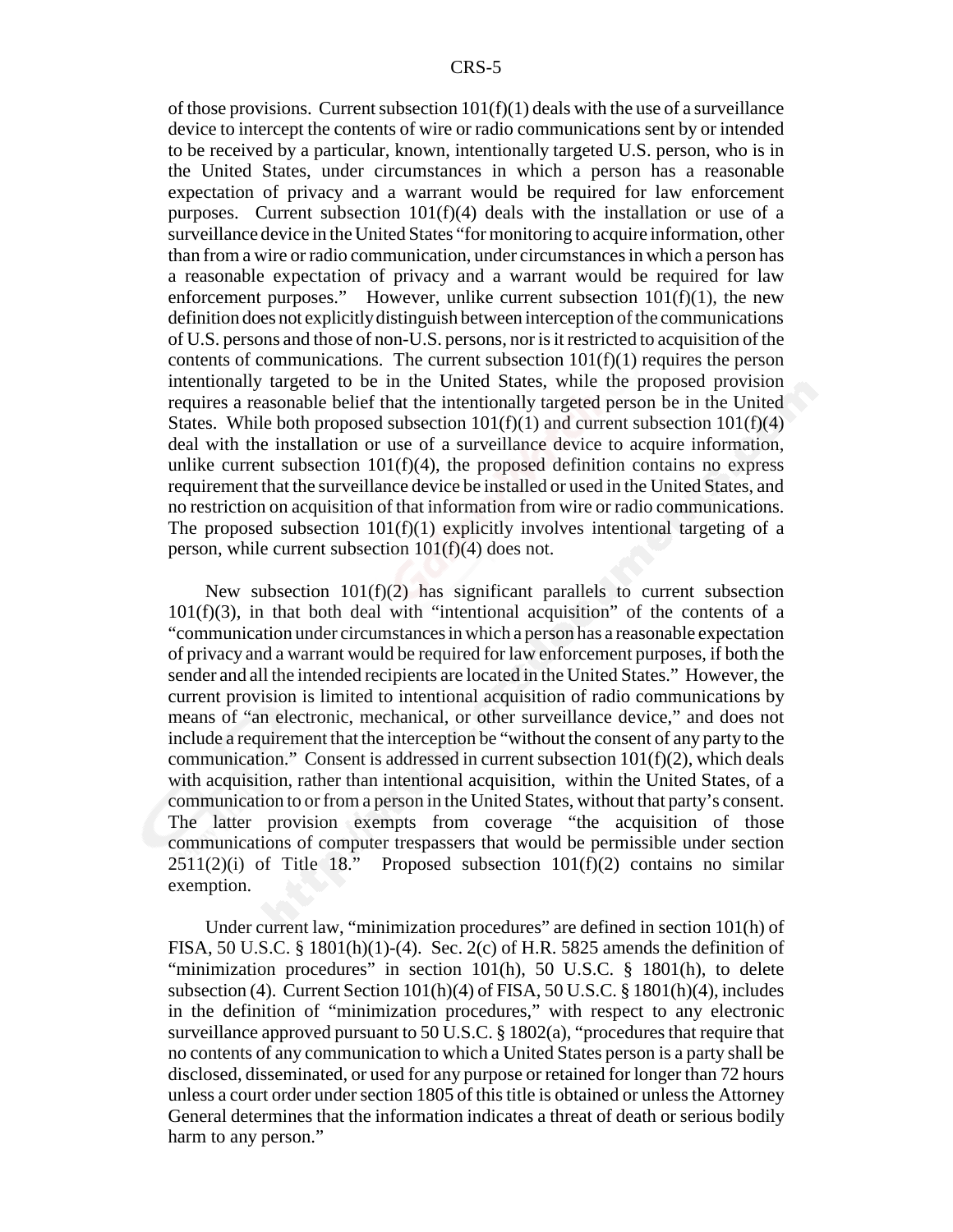Under the current section 102(a) of FISA, 50 U.S.C. § 1802(a), the President, through the Attorney General, may authorize electronic surveillance without a court order under FISA to acquire foreign intelligence information for periods of up to one year based upon a written certification under oath by the Attorney General that meets certain criteria and satisfies specified reporting requirements. Under these criteria, the Attorney General must certify that the electronic surveillance is solely directed at either the acquisition of the contents of communications transmitted by means of communications used exclusively between or among foreign powers, as defined in section 101(a)(1), (2) or (3) of FISA, 50 U.S.C. § 1801(a)(1), (2), or (3); or the acquisition of technical intelligence, other than the spoken communications of individuals, from property or premises under the open and exclusive control of a foreign power, as so defined. Under the cross-referenced sections, "foreign power" means a foreign government or any component thereof, whether or not recognized by the United States; a faction of a foreign nation or nations, not substantially composed of United States persons; or an entity that is openly acknowledged by a foreign government or governments to be directed and controlled by such foreign government or governments. It does not include international terrorist organizations. As amended by Sec. 3(1)(A) of H.R. 5825, discussed *infra*, subsection 102(a)(1) would also cover acquisition of the contents of communications of an "agent of a foreign power" as defined in section  $101(b)(1)$  of FISA, 50 U.S.C. § 1801(b)(1), which deals with agents of foreign powers who are not U.S. persons.

In addition, current law requires the Attorney General, when acting under section 102 of FISA, 50 U.S.C. § 1802, to certify that there is no substantial likelihood that the surveillance will acquire the contents of any communication to which a United States person is a party. As amended by Sec. 3 of H.R. 5825, this requirement would be eliminated. Current law also requires the Attorney General, in authorizing electronic surveillance without a court order under Section 102 of FISA, to certify that the proposed minimization procedures with respect to such surveillance meet the definition of minimization procedures under section 101(h) of FISA, 50 U.S.C. § 1801(h).

Under current subsection 102(a) of FISA, 50 U.S.C. § 1802(a), also requires the Attorney General to report such minimization procedures and any changes thereto to the House Permanent Select Committee on Intelligence and the Senate Select Committee on Intelligence at least thirty days prior to their effective date, unless the Attorney General determines immediate action is required and notifies the committees immediately of such minimization procedures and the reason for their becoming effective immediately.

Under current subsection  $102(a)(2)$  of FISA, 50 U.S.C. § 1802(a)(2), an electronic surveillance authorized by this subsection may be conducted only in accordance with the Attorney General's certification and the minimization procedures adopted by him. The Attorney General is required to assess compliance with the minimization procedures and to report such assessments to the House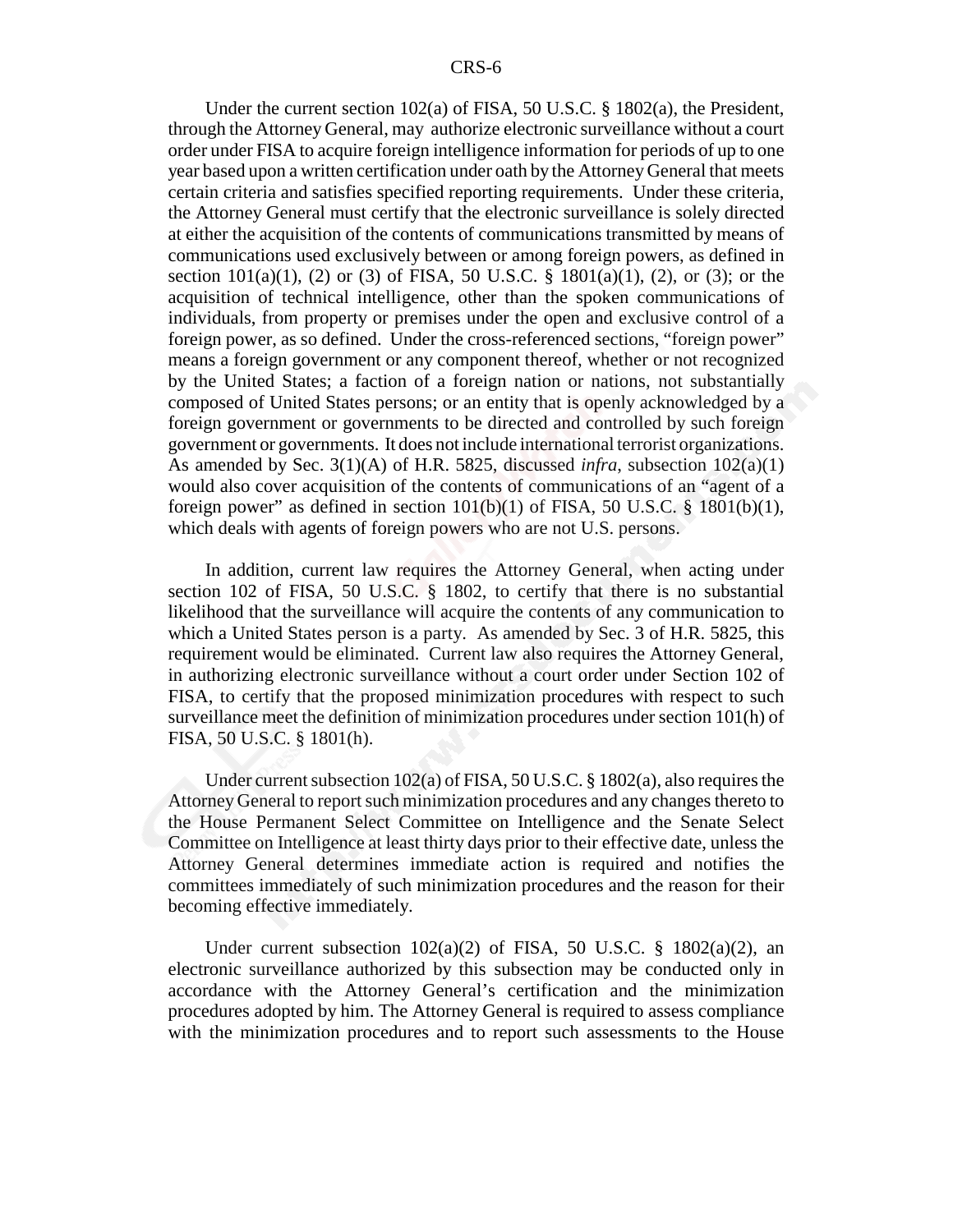Permanent Select Committee on Intelligence and the Senate Select Committee on Intelligence under the provisions of section  $108(a)$  of FISA, 50 U.S.C. §1808(a).<sup>9</sup>

Sec. 2(d) of the bill replaces current definition of "wire communication" in section 101(*l*) with a definition of "surveillance device," which means "a device that allows surveillance by the Federal Government, but excludes any device that extracts or analyzes information from data that already has been acquired by the Federal Government by lawful means."<sup>10</sup>

Sec. 2(e) of H.R. 5825 amends subsection 301(5) of FISA, 50 U.S.C. § 1821(5), which currently defines "physical search" to mean

any physical intrusion within the United States into premises or property (including examination of the interior of property by technical means) that is intended to result in a seizure, reproduction, inspection, or alteration of information, material, or property, under circumstances in which a person has a reasonable expectation of privacy and a warrant would be required for law enforcement purposes, but does not include (A) "electronic surveillance", as defined in section 101(f) of this Act  $[1801(f)$  of this title], or (B) the acquisition by the United States Government of foreign intelligence information from international or foreign communications, or foreign intelligence activities conducted in accordance with otherwise applicable Federal law involving a foreign electronic communications system, utilizing a means other than electronic surveillance as defined in section  $101(f)$  of this Act [  $1801(f)$  of this title].

<sup>&</sup>lt;sup>9</sup> Under current section 102(a)(3) of FISA, 50 U.S.C. § 1802(a)(3), the Attorney General is required to immediately transmit his certification under seal to the Foreign Intelligence Surveillance Court, which would remained sealed unless (A) an application for a court order with respect to the surveillance is made under sections  $101(h)(4)$  of FISA, 50 U.S.C. § 1801(h)(4) and section 104 of FISA, 50 U.S.C. § 1804; or (B) the certification is necessary to determine the legality of the surveillance under section 106(f) of FISA, 50 U.S.C. § 1806(f). As amended by Sec. 10(1) of H.R. 5825, the reference to 101(h)(4) of FISA, 50 U.S.C. § 1801(h)(4), in subsection 102(a)(3)(A), 50 U.S.C. § 1802(a)(3)(A) would be deleted. It may be noted that, as so amended, the "sections" which currently precedes this reference would remain plural.

Pursuant to current section 102(a)(4) of FISA, 50 U.S.C. § 1802(a)(4), in regard to electronic surveillance authorized by Section 102(a), the Attorney General may direct a specified communication carrier to "(A) furnish all information, facilities, or technical assistance necessary to accomplish the electronic surveillance in such a manner as will protect its secrecy and produce a minimum of interference with the services that such carrier is providing its customers;" and "(B) maintain under security procedures approved by the Attorney General and the Director of National Intelligence any records concerning the surveillance or the aid furnished which such carrier wishes to retain." The Government is also directed to compensate the communications carrier at the prevailing rate for furnishing such aid. Section 3(2) of H.R. 5825 would strike Section  $102(a)(4)$  of FISA, 50 U.S.C. § 1802(a)(4).

<sup>10</sup> For further discussion of these definitions, see footnote 4, *supra*.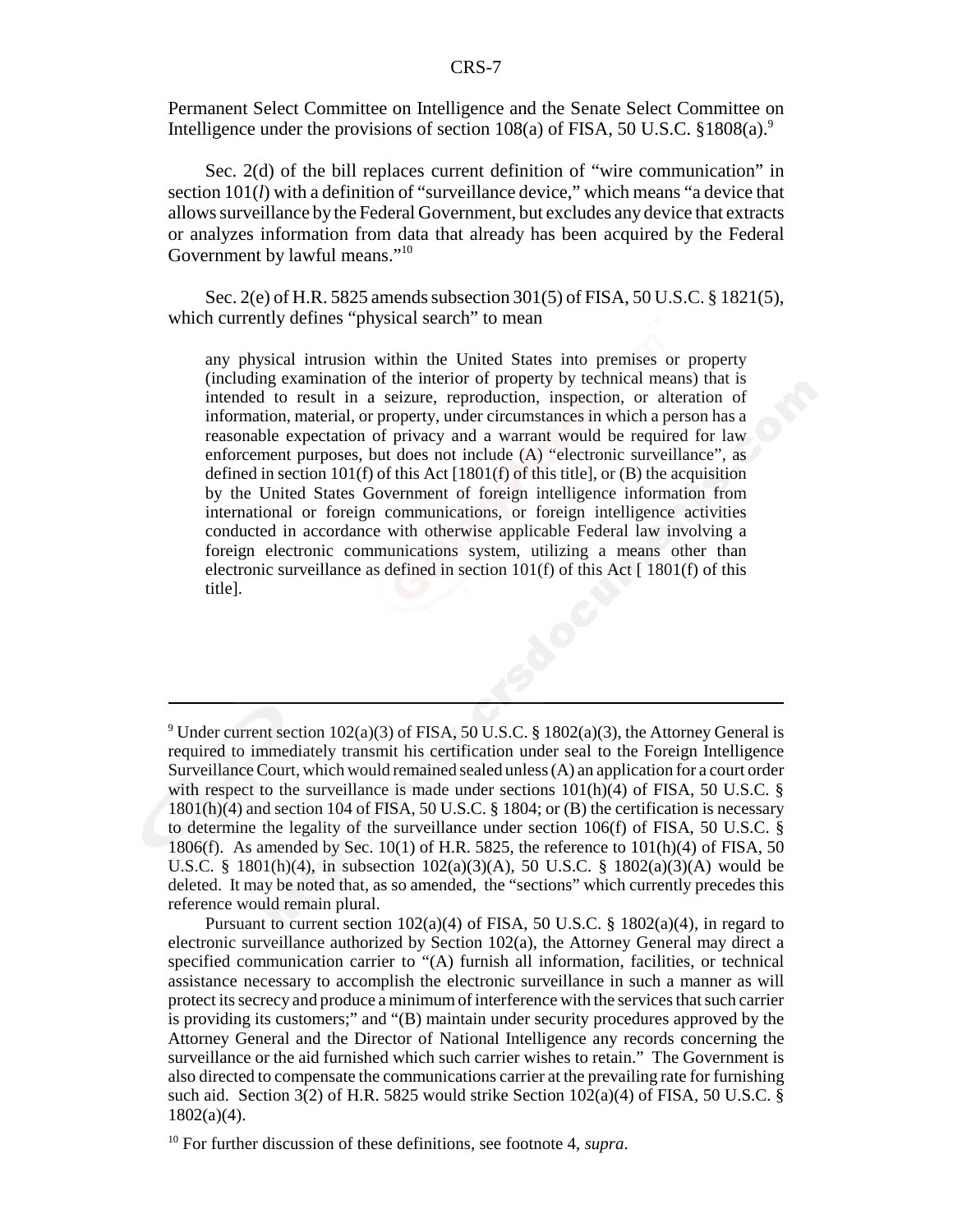Sec. 2(e) amends definition of "physical search" in subsection 301(5) of FISA, 50 U.S.C. § 1821(5), to include activities described in section 102(b) of FISA, 50 U.S.C. § 1802(b), as amended by Sec. 3 of the bill.<sup>11</sup>

## **Sec. 3. Authorization for Electronic Surveillance for Foreign Intelligence Purposes**

Sec. 3 of H.R. 5825 amends section 102 of FISA, 50 U.S.C. § 1802. Sec.  $3(1)(A)$  amends subsection  $102(a)(1)(A)(i)$  to cover acquisition of the contents of communications of a "foreign power," as defined in section  $101(a)(1)$ , (2), or (3) of FISA, 50 U.S.C. §  $1801(a)(1)$ , (2), or (3) (that is, a foreign government or any component thereof, whether or not recognized by the United States; a faction of a foreign nation or nations, not substantially composed of United States persons; or an entity that is openly acknowledged by a foreign government or governments to be directed and controlled by such foreign government or governments); or an "agent of a foreign power" as defined in section  $101(b)(1)$  (that is, an agent of a foreign power who is not a U.S. person).

Sec. 3(1)(B) deletes subsection 102(a)(1)(B) of FISA, 50 U.S.C. § 1802(a)(1)(B) and redesignates subparagraph  $102(a)(1)(C)$  of FISA as subparagraph  $102(a)(1)(B)$ of FISA. Under current law, subsection 102(a)(1)(B) of FISA requires the Attorney General, in authorizing electronic surveillance without a court order under section 102 of FISA, 50 U.S.C. § 1802, to certify that "there is no substantial likelihood that the surveillance will acquire the contents of any communication to which a United States person is a party."

Sec. 3(2) deletes subsection 102(a)(4) of FISA, 50 U.S.C. § 1802(a)(4). Pursuant to current subsection  $102(a)(4)$  of FISA, 50 U.S.C. §  $1802(a)(4)$ , with respect to electronic surveillance authorized by subsection 102(a) of FISA, 50 U.S.C. § 1802(a), the Attorney General may direct a specified communication carrier to "(A) furnish all information, facilities, or technical assistance necessary to accomplish the electronic surveillance in such a manner as will protect its secrecy and produce a minimum of interference with the services that such carrier is providing its customers;" and "(B) maintain under security procedures approved by the Attorney General and the Director of National Intelligence any records concerning the surveillance or the aid furnished which such carrier wishes to retain." The Government is also directed to compensate the communications carrier at the prevailing rate for furnishing such aid.

<sup>&</sup>lt;sup>11</sup> Under Sec. 2(e) of H.R. 5825, subsection 301(5), 50 U.S.C. § 1801(5) would be amended by replacing "Act , or (B)" with "Act, (B) activities described in Section 102(b) of this Act, or  $(C)$ ."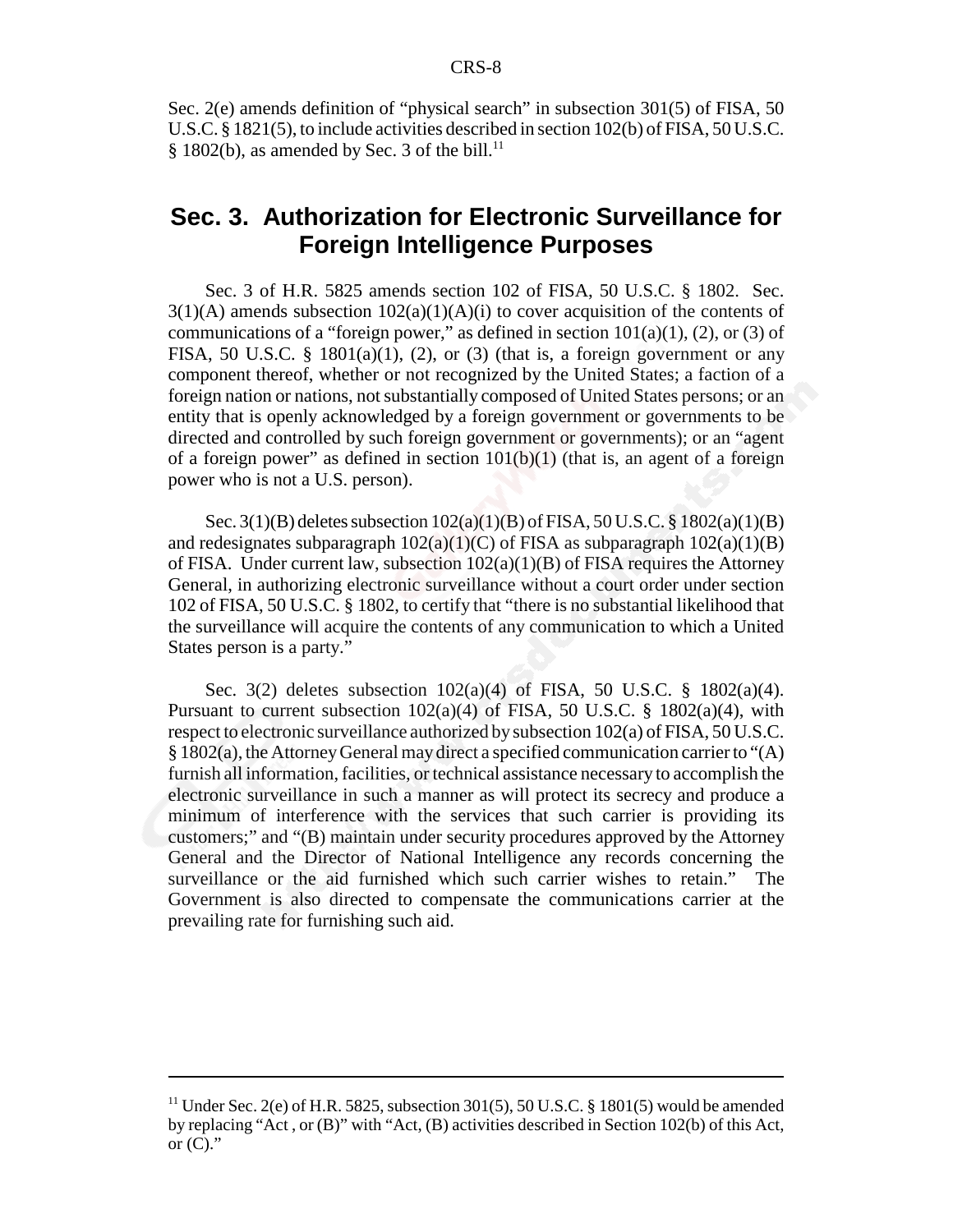Sec. 3(3) amends subsection  $102(b)^{12}$  of FISA, 50 U.S.C. § 1802(b), to authorize the Attorney General to require, by written certification, any person with authorized access to electronic communications or equipment used to transmit or store electronic communications to provide information, facilities, or technical assistance necessary to accomplish electronic surveillance authorized under subsection 102(a); or to provide such information, facilities, or technical assistance to an official designated by the President for up to one year, provided the Attorney General certifies in writing, under oath, that the provision of the information, facilities, or technical assistance does not constitute electronic surveillance. As amended, subsection 102(b) of FISA, 50 U.S.C. § 1802(b) would also provide that the Attorney General may require a person providing such information, facilities, or technical assistance to do so in such a manner as to protect the secrecy of such provision of information, facilities or technical assistance and produce a minimum of interference with customer services; and may require such person to maintain any records he or she wishes to retain concerning such electronic surveillance or the information, facilities, or technical assistance provided, under security procedures approved by the Attorney General and the Director of National Intelligence (DNI). In addition, the new subsection 102(b) of FISA would authorize compensation by the Government to a person providing information, facilities, or technical assistance at the prevailing rate.

Sec. 3(4) of H.R. 5825 would add a new subsection 102(c) to FISA, new 50 U.S.C. § 1802(c), stating, "Notwithstanding any other provision of law, the President may designate an official who may authorize electronic surveillance of international radio communications of a diplomat or diplomatic mission or post of the government of a foreign country in the United States in accordance with procedures approved by the Attorney General."

## **Sec. 4. Applications for Court Orders**

Sec. 4 of H.R. 5825 amends section 104 of FISA, 50 U.S.C. § 1804, dealing with applications for court orders for electronic surveillance. The new language would:

<sup>&</sup>lt;sup>12</sup> Current subsection 102(b) of FISA, 50 U.S.C.  $\S$  1802(b) provides:

<sup>(</sup>b) Applications for a court order under this subchapter are authorized if the President has, by written authorization, empowered the Attorney General to approve applications to the court having jurisdiction under section 103 [1803 of this title], and a judge to whom an application is made may, notwithstanding any other law, grant an order, in conformity with section 105 [1805 of this title], approving electronic surveillance of a foreign power or an agent of a foreign power for the purpose of obtaining foreign intelligence information, except that the court shall not have jurisdiction to grant any order approving electronic surveillance directed solely as described in paragraph (1)(A) of subsection (a) of this section unless such surveillance may involve the acquisition of communications of any United States person.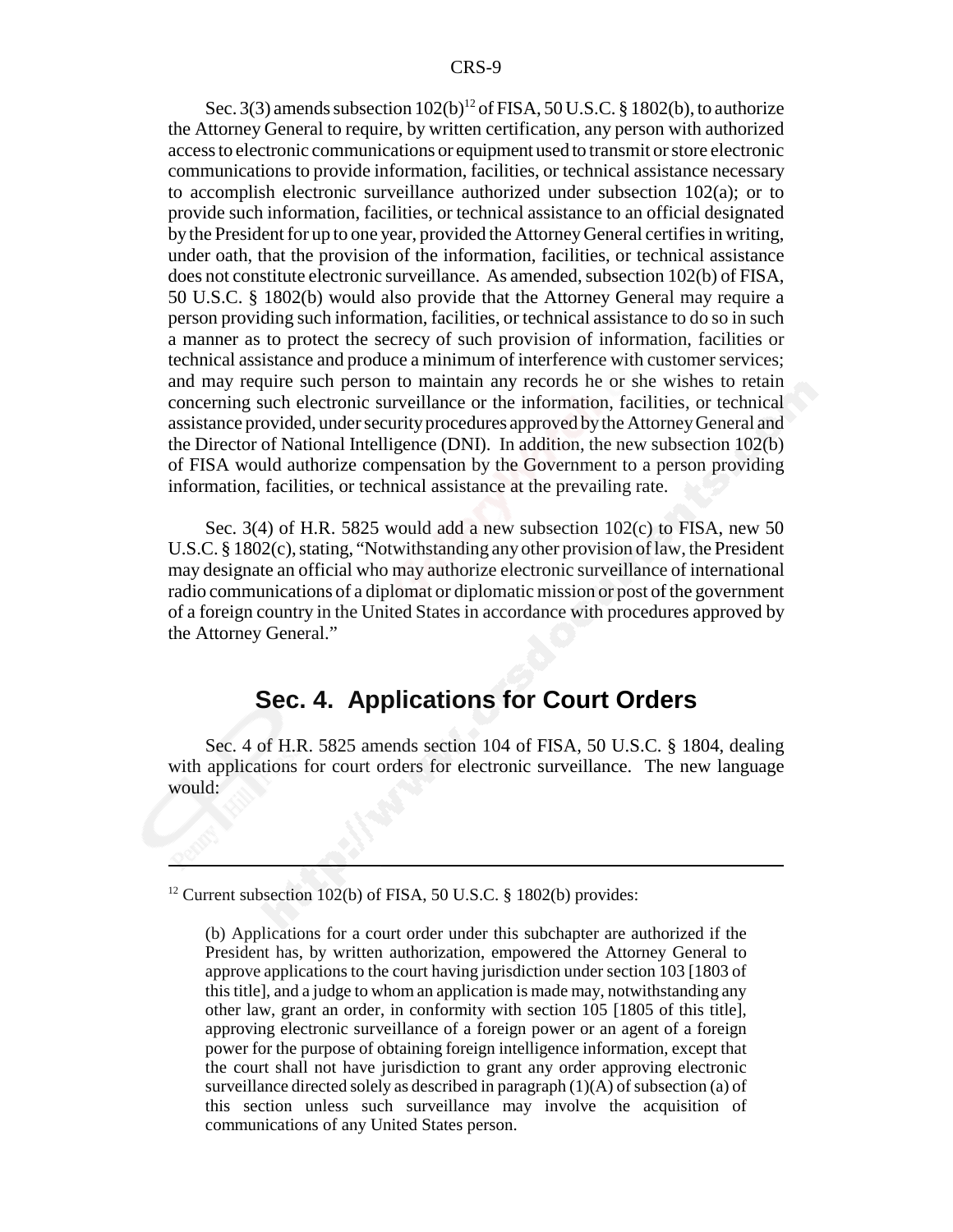- $\bullet$  under Sec. 4(1)(A) of the bill, strike the requirements in subsections 104(a)(6), (9), and (11) of FISA, 50 U.S.C. §§ 1804(a)(6), (9), and  $(11)$ ,<sup>13</sup> thereby eliminating three categories of information currently required to be included in applications for FISC orders authorizing electronic surveillance for foreign intelligence purposes.
- $\bullet$  under Sec. 4(1)(B) of the bill, redesignate subsections 104(a)(7), (8) and (10) of FISA, 50 U.S.C. §§ 1804(a)(7), (8), and (10), as subsections 104(a)(6), (7) and (8), 50 U.S.C. §§ 1804(a)(6), (7), and (8).
- $\bullet$  under Sec. 4(1)(C)(i) of the bill, amend the introductory language in the newly redesignated subsection  $104(a)(6)$ ,  $50 U.S.C. \$ §  $1804(a)(6)$ , to require that an application for a court order under section 104 of FISA, 50 U.S.C. § 1804, include "a certification or certifications by the Assistant to the President for National Security Affairs or an executive branch official designated by the President to authorize electronic surveillance for foreign intelligence purposes".<sup>14</sup>

(6) a detailed description of the nature of the information sought and the type of communications or activities to be subjected to the surveillance;

(9) a statement of the facts concerning all previous applications that have been made to any judge under this subchapter involving any of the persons, facilities, or places specified in the application, and the action taken on each previous application;

(11) whenever more than one electronic, mechanical or other surveillance device is to be used with respect to a particular proposed electronic surveillance, the coverage of the devices involved and what minimization procedures apply to information acquired by each device.

<sup>14</sup> Before amendment by Sec.  $4(1)(C)$  of H.R. 5825, current subsection  $104(a)(7)$  of FISA, 50 U.S.C. § 1804(a)(7) (redesignated 104(a)(6) of FISA, 50 U.S.C. § 1804(a)(6), by Sec. 4(1)(B) of H.R. 5825) requires that an application for a court order for electronic surveillance under section 104 of FISA, 50 U.S.C.§ 1804, is to include:

(7) a certification or certifications by the Assistant to the President for National Security Affairs or an executive branch official or officials designated by the President from among those executive officers employed in the area of national security or defense and appointed by the President with the advice and consent of the Senate —

(A) that the certifying official deems the information sought to be foreign (continued...)

<sup>&</sup>lt;sup>13</sup> Under current law, Section 104 of FISA, 50 U.S.C. § 1804, requires the federal officer seeking an order approving electronic surveillance under this section to make an application to a FISC judge in writing under oath or affirmation. The application must be approved by the Attorney General based upon his finding that it satisfies the criteria and requirements of such application as set forth in FISA. Current subsections  $104(a)(6)$ ,  $(9)$ , and  $(11)$  of FISA, 50 U.S.C. §§ 1804(a)(6), (9), and (11), respectively, require that the application include: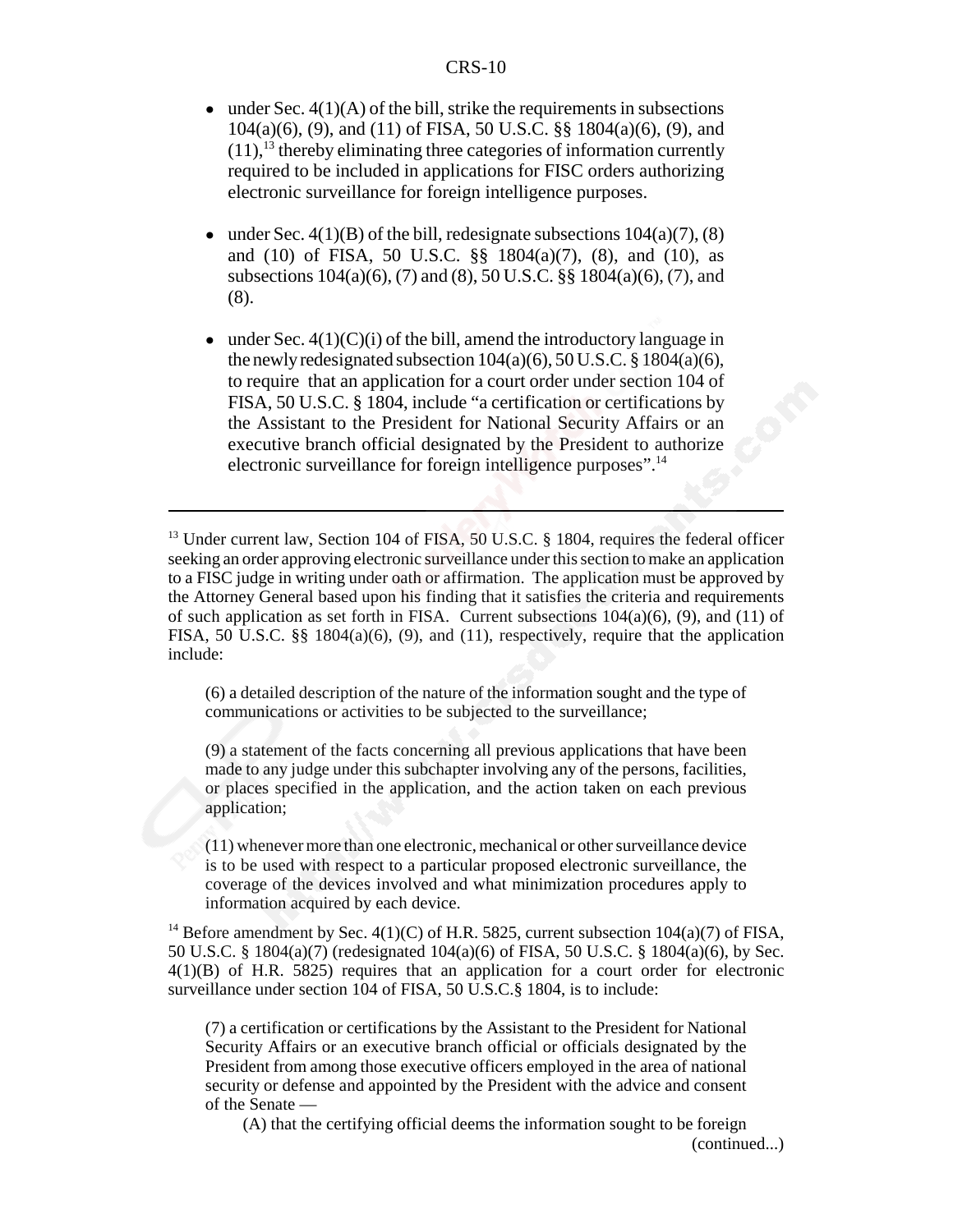- $\bullet$  under Sec. 4(1)(C)(ii) of the bill, amend redesignated subsection 104(a)(6)(C) of FISA, new 50 U.S.C. § 1804(a)(6)(C) (previously subsection  $104(a)(7)(C)$  of FISA, current 50 U.S.C. §  $1804(a)(7)(C)$ , to add "and" at the end of it.
- $\bullet$  under Sec. 4(1)(C)(iii) of the bill, strike redesignated subsections 104(a)(6)(D) and (E) of FISA, new 50 U.S.C. §§ 1804(a)(6)(D) and (E) (previously subsections 104(a)(7)(D) and (E) of FISA, current 50 U.S.C.  $\S$ § 1804(a)(7)(D) and (E)), and replace them with a new subsection 104(a)(6)(D) of FISA, new 50 U.S.C. § 1804(a)(6)(D), which would require the certification or certifications by the Assistant to the President for National Security Affairs or an executive branch official designated by the President to authorize electronic surveillance for foreign intelligence purposes to include "a statement of the basis for the certification that the information sought is the type of foreign intelligence information designated."<sup>15</sup>
- $\bullet$  under Sec. 4(1)(D) of the bill, amend redesignated subsection 104(a)(7) of FISA, new 50 U.S.C. § 1804(a)(7) (previously subsection 104(a)(8), current 50 U.S.C.  $\S$  1804(a)(8)), to read "a

intelligence information;

(B) that a significant purpose of the surveillance is to obtain foreign intelligence information;

(C) that such information cannot reasonably be obtained by normal investigative techniques;

(D) that designates the type of foreign intelligence information being sought according to the categories described in section 101(e) [1801(e) of this title]; and

(E) including a statement of the basis for the certification that —

(i) the information sought is the type of foreign intelligence information designated; and

(ii) such information cannot reasonably be obtained by normal investigative techniques[.]

<sup>15</sup> As so amended, newly redesignated subsection  $104(a)(6)$  of FISA, 50 U.S.C. § 1804, would require an application for a court order authorizing electronic surveillance under section 104 of FISA, 50 U.S.C. § 1804 to include:

(6) a certification or certifications by the Assistant to the President for National Security Affairs or an executive branch official designated by the President to authorize electronic surveillance for foreign intelligence purposes —

(A) that the certifying official deems the information sought to be foreign intelligence information;

(B) that a significant purpose of the surveillance is to obtain foreign intelligence information;

(C) that such information cannot reasonably be obtained by normal investigative techniques; and

(D) including a statement of the basis for the certification that the information sought is the type of foreign intelligence information designated[.]

 $14$  (...continued)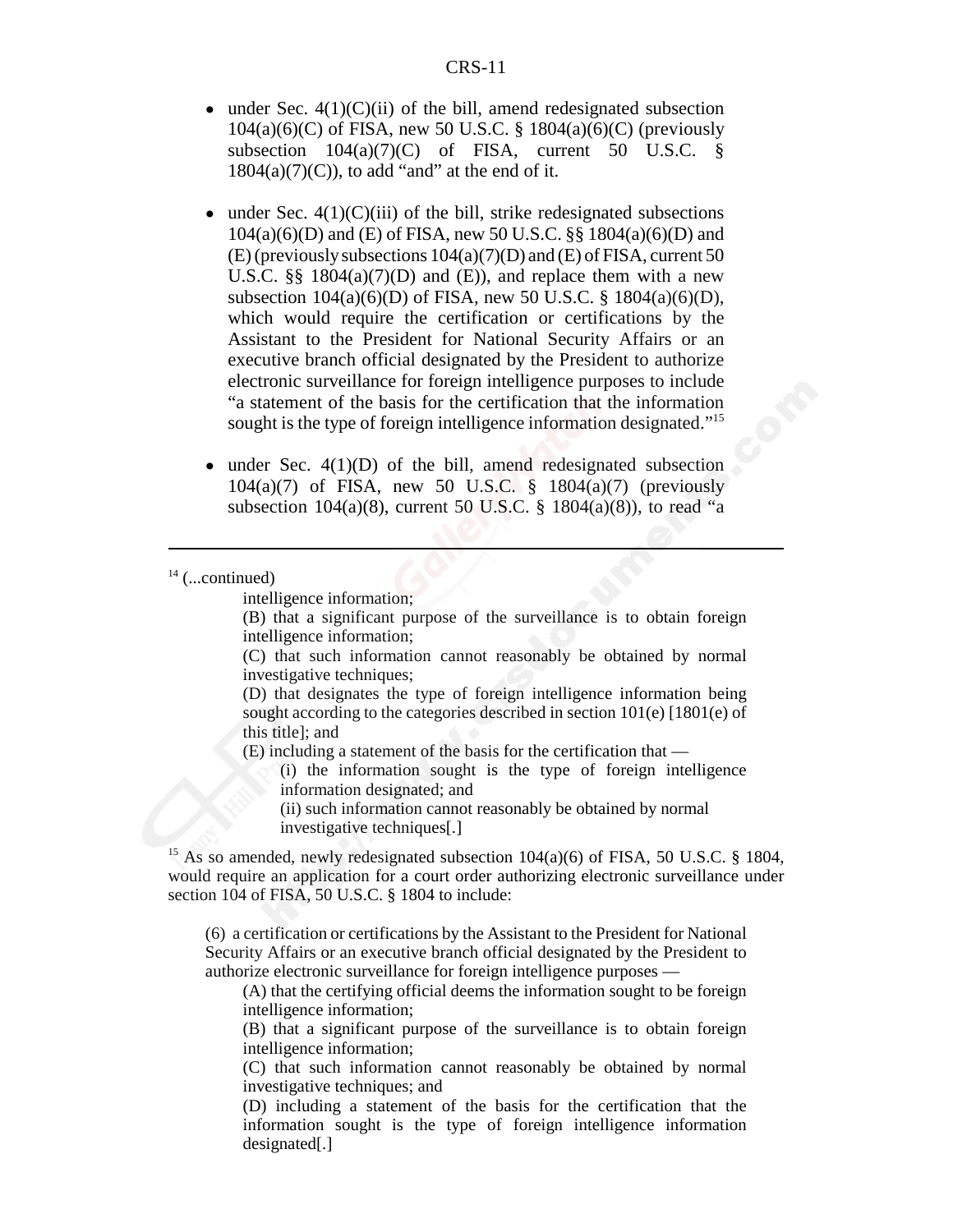statement whether physical entry is required to effect the surveillance; and". Prior to this amendment, this subsection also required "a statement of the means by which the surveillance will be effected".

- $\bullet$  under Sec. 4(1)(E) of the bill, amend redesignated subsection 104(a)(8) of FISA, new 50 U.S.C. § 1804(a)(8) (previously subsection  $104(a)(10)$ , current 50 U.S.C. §  $1804(a)(10)$ , to replace the "; and" at the end of the subsection with "."
- $\bullet$  under Sec. 4(2) of the bill, strike subsection 104(b) of FISA, 50 U.S.C. § 1804(b) (dealing with exclusion of certain informational requirements from applications for FISC orders authorizing electronic surveillance of certain types of foreign powers), and, under Sec.  $4(3)$  of the bill, redesignate subsections  $104(c)$ , (d), and (e) of FISA, 50 U.S.C.  $\S\S$  1804(c), (d), and(e), as subsections 104(b), (c), and (d), new 50 U.S.C. §§ 1804(b), (c), and (d), respectively.16

<sup>16</sup> Current subsections 104(b), (c), (d), and (e) of FISA, 50 U.S.C. Secs. 1804(b), (c), (d), and (e), provide:

(b) Exclusion of certain information respecting foreign power targets

Whenever the target of the electronic surveillance is a foreign power, as defined in section 101 (a)(1), (2), or (3)  $[1801(a)(1), (2),$  or (3) of this title], and each of the facilities or places at which the surveillance is directed is owned, leased, or exclusively used by that foreign power, the application need not contain the information required by paragraphs  $(6)$ ,  $(7)(E)$ ,  $(8)$ , and  $(11)$  of subsection (a) of this section, but shall state whether physical entry is required to effect the surveillance and shall contain such information about the surveillance techniques and communications or other information concerning United States persons likely to be obtained as may be necessary to assess the proposed minimization procedures.

#### (c) Additional affidavits or certifications

The Attorney General may require any other affidavit or certification from any other officer in connection with the application.

#### (d) Additional information

The judge may require the applicant to furnish such other information as may be necessary to make the determinations required by section 105 [1805 of this title].

(e) Personal review by Attorney General

(1) (A) Upon written request of the Director of the Federal Bureau of Investigation, the Secretary of Defense, the Secretary of State, or the Director of National Intelligence, the Attorney General shall personally review under subsection (a) of this section an application under that subsection for a target described in section  $102(b)(2)$  [1801(b)(2) of this title].

(B) Except when disabled or otherwise unavailable to make a request referred to in subparagraph (A), an official referred to in that subparagraph

(continued...)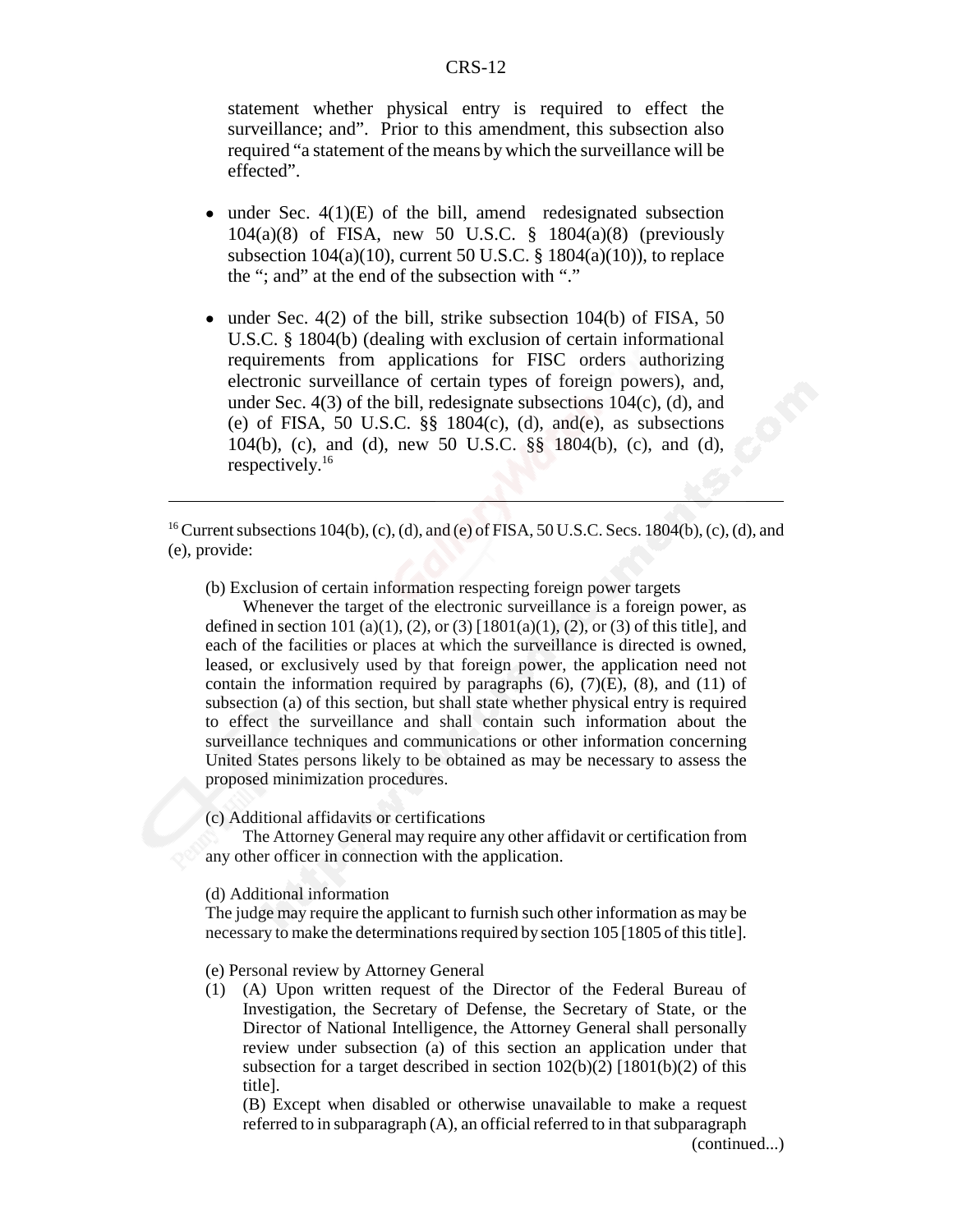## **Sec. 5. Issuance of an Order**

Sec. 5 amends section 105 of FISA, 50 U.S.C. § 1805, dealing with the requirements for issuance of an FISC order for electronic surveillance.

Sec. 5(1) addresses provisions which deal with the necessary findings that a FISC judge must make in issuing an ex parte order approving an application for a court order authorizing electronic surveillance under Sec. 105 of FISA, 50 U.S.C. § 1805. Sec.  $5(1)(A)$  of the bill would strike subsection  $105(a)(1)$  of FISA,  $50$  U.S.C. § 1805(a)(1).<sup>17</sup> Under Sec. 5(1)(B) of the bill, subsections 105(a)(2)-(5) of FISA

may not delegate the authority to make a request referred to in that subparagraph.

(C) Each official referred to in subparagraph (A) with authority to make a request under that subparagraph shall take appropriate actions in advance to ensure that delegation of such authority is clearly established in the event such official is disabled or otherwise unavailable to make such request.

(2) (A) If as a result of a request under paragraph (1) the Attorney General determines not to approve an application under the second sentence of subsection (a) of this section for purposes of making the application under this section, the Attorney General shall provide written notice of the determination to the official making the request for the review of the application under that paragraph. Except when disabled or otherwise unavailable to make a determination under the preceding sentence, the Attorney General may not delegate the responsibility to make a determination under that sentence. The Attorney General shall take appropriate actions in advance to ensure that delegation of such responsibility is clearly established in the event the Attorney General is disabled or otherwise unavailable to make such determination.

(B) Notice with respect to an application under subparagraph (A) shall set forth the modifications, if any, of the application that are necessary in order for the Attorney General to approve the application under the second sentence of subsection (a) of this section for purposes of making the application under this section.

(C) Upon review of any modifications of an application set forth under subparagraph (B), the official notified of the modifications under this paragraph shall modify the application if such official determines that such modification is warranted. Such official shall supervise the making of any modification under this subparagraph. Except when disabled or otherwise unavailable to supervise the making of any modification under the preceding sentence, such official may not delegate the responsibility to supervise the making of any modification under that preceding sentence. Each such official shall take appropriate actions in advance to ensure that delegation of such responsibility is clearly established in the event such official is disabled or otherwise unavailable to supervise the making of such modification.

<sup>17</sup> Current section 105(a) of FISA, 50 U.S.C. § 1805(a), deals with the necessary findings that a FISC judge must make in an ex parte order approving an application under section 104 of FISA, 50 U.S.C. § 1804, authorizing electronic surveillance. Under current section (continued...)

 $16$  (...continued)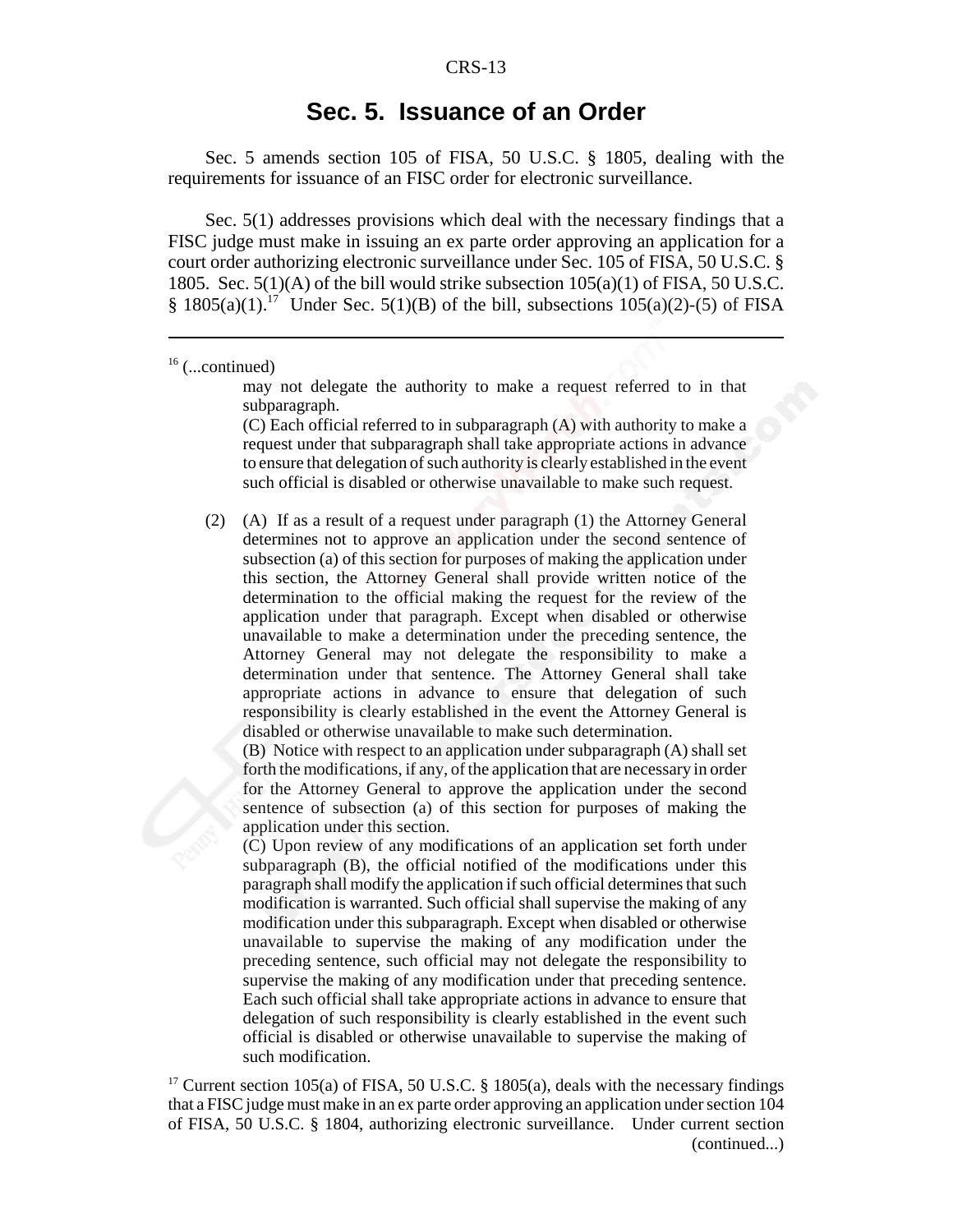would be redesignated subsections  $105(a)(1)-(4)$  of FISA, 50 U.S.C. Secs.  $1805(a)(1)-(4)$ , respectively.

Subsection  $105(c)(1)$  of FISA, 50 U.S.C. § 1805(c)(1), requires that an order approving electronic surveillance under Section 105 of FISA, 50 U.S.C. § 1805, must include certain specifications and sets out those specifications.<sup>18</sup> Sec. 5(2) of the bill would amend subsection  $105(c)(1)$  of FISA,  $50$  U.S.C. §  $1805(c)(1)$  to add "and" at the end of subparagraph  $105(c)(1)(B)$  of FISA, 50 U.S.C. § 1805(c)(1)(B); delete subparagraphs  $105(c)(1)(C)$ , (D) and (F) of FISA, 50 U.S.C. §§ 1805(c)(1)(C), (D), and (F), and redesignate subparagraph  $105(c)(1)(E)$  of FISA, 50 U.S.C. § 1805(c)(1)(E), as subparagraph 105(c)(1)(C), new 50 U.S.C. § 1805(c)(1)(C).

<sup>18</sup> Current section 105(c)(1) of FISA, 50 U.S.C. § 1805(c)(1), provides:

(c) Specifications and directions of orders

(1) Specifications

An order approving an electronic surveillance under this section shall specify — (A) the identity, if known, or a description of the specific target of the electronic surveillance identified or described in the application pursuant to section  $104(a)(3)$  [1804(a)(3) of this title];

(B) the nature and location of each of the facilities or places at which the electronic surveillance will be directed, if known;

(C) the type of information sought to be acquired and the type of communications or activities to be subjected to the surveillance; (D) the means by which the electronic surveillance will be effected and whether physical entry will be used to effect the surveillance;

(E) the period of time during which the electronic surveillance is approved; and

(F) whenever more than one electronic, mechanical, or other surveillance device is to be used under the order, the authorized coverage of the devices involved and what minimization procedures shall apply to information subject to acquisition by each device.

As amended, subsection  $105(c)(1)$  would provide:

(c) Specifications and directions of orders

(1) Specifications

An order approving an electronic surveillance under this section shall specify — (A) the identity, if known, or a description of the specific target of the electronic surveillance identified or described in the application pursuant to section  $104(a)(3)$  [1804(a)(3) of this title];

(B) the nature and location of each of the facilities or places at which the electronic surveillance will be directed, if known; and

(C) the period of time during which the electronic surveillance is approved.

 $17$  (...continued)

 $105(a)(1)$  of FISA, 50 U.S.C. § 1805(a)(1), the FISC judge must find, in part, that "the President has authorized the Attorney General to approve applications for electronic surveillance for foreign intelligence information."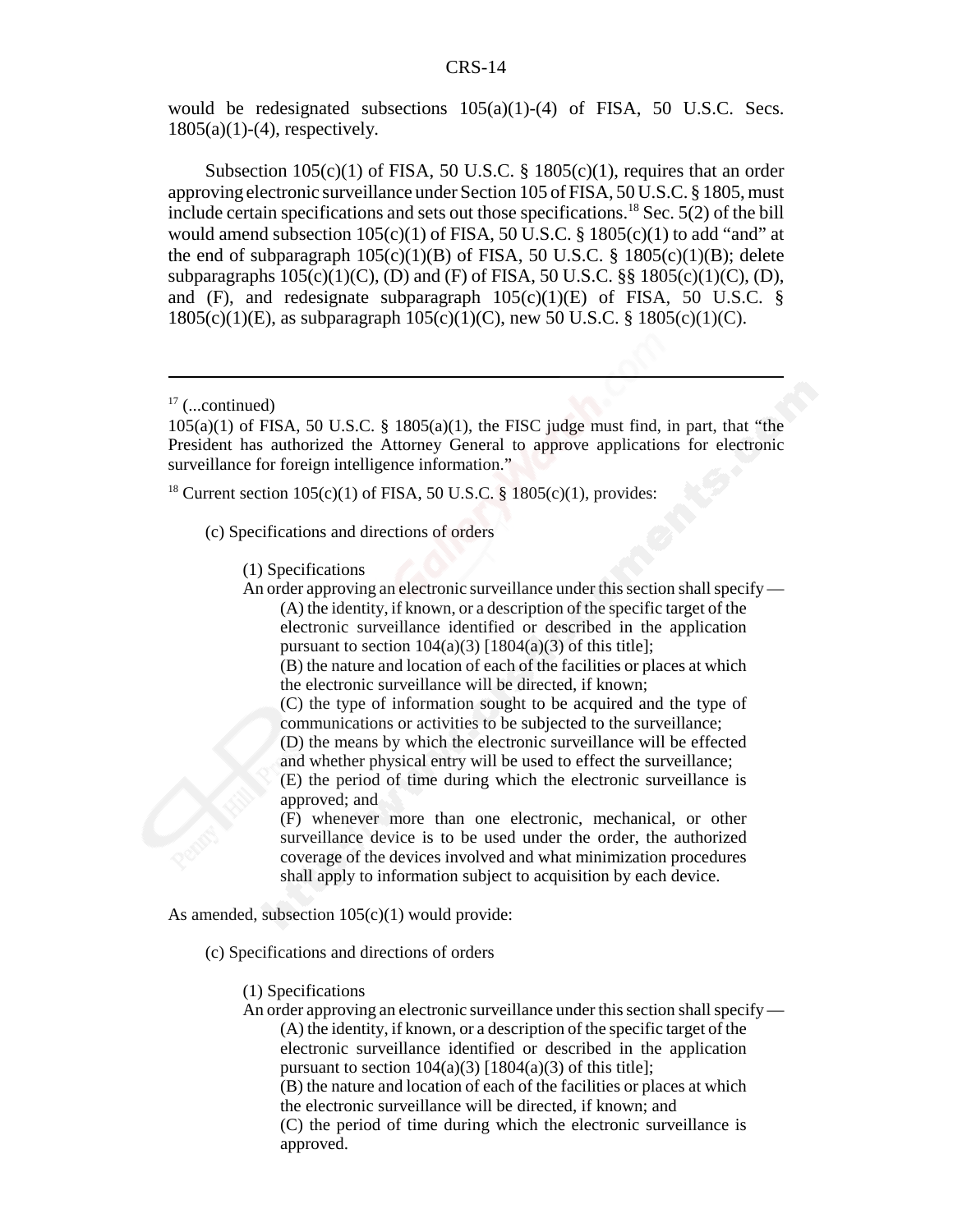Current subsection 105(d) of FISA, 50 U.S.C. § 1805(d), deals with exclusion of certain information respecting foreign power targets from the ex parte order authorizing electronic surveillance under this section.<sup>19</sup> Sec. 5(3) of the bill strikes subsection 105(d) of FISA, 50 U.S.C. § 1805(d); and, under Sec. 5(4) of the bill, redesignates subsections 105(e)-(i) of FISA, 50 U.S.C. §§ 1805(e)-(i), as subsections 105(d)-(h) of FISA, 50 U.S.C. §§ 1805(d)-(h).

Under Sec.  $5(5)(A)$  of the bill, pursuant to new subsection  $105(d)(1)$  of FISA, new 50 U.S.C. § 1805(d)(1), an order under this section may approve electronic surveillance for up to one year. $20$ 

Under Sec.  $5(5)(B)$  of the bill, new subsection  $105(d)(2)$  of FISA, new 50 U.S.C. § 1805(d)(2), provides that extensions of orders for electronic surveillance under Section 105 may be granted for up to one year upon an application for an

<sup>19</sup> Current section 105(d) of FISA, 50 U.S.C.  $\S$  1805(d), provides:

(d) Exclusion of certain information respecting foreign power targets

Whenever the target of the electronic surveillance is a foreign power, as defined in section  $101(a)(1)$ , (2), or (3)  $[1801(a)(1), (2),$  or (3) of this title], and each of the facilities or places at which the surveillance is directed is owned, leased, or exclusively used by that foreign power, the order need not contain the information required by subparagraphs  $(C)$ ,  $(D)$ , and  $(F)$  of subsection  $(c)(1)$  of this section, but shall generally describe the information sought, the communications or activities to be subjected to the surveillance, and the type of electronic surveillance involved, including whether physical entry is required.

Subsections  $101(a)(1)$ , (2), or (3) of FISA, 50 U.S.C. §§  $1801(a)(1)$ , (2), or (3) define "foreign power" to mean a foreign government or any component thereof, whether or not recognized by the United States; a faction of a foreign nation or nations, not substantially composed of United States persons; or an entity that is openly acknowledged by a foreign government or governments to be directed and controlled by such foreign government or governments, respectively. Subparagraphs  $105(c)(1)(C)$ , (D), and (F) 50 U.S.C. §§  $1805(c)(1)(C)$ , (D), and (F), are deleted by Sec.  $5(2)(B)$  of the bill.

<sup>20</sup> Current section 105(e)(1) of FISA, 50 U.S.C. § 1805(e)(1) (which is redesignated section 105(d)(1) of FISA, 50 U.S.C. § 1805(d)(1) by H.R. 5825, Sec. 5(5)(A)), provides:

(e) Duration of order; extensions; review of circumstances under which information was acquired, retained or disseminated

(1) An order issued under this section may approve an electronic surveillance for the period specified in the application or for ninety days, whichever is less, except that (A) an order under this section shall approve an electronic surveillance targeted against a foreign power, as defined in section  $101(a)(1)$ , (2), or (3)  $[1801(a)(1), (2),$  or (3) of this title], for the period specified in the application or for one year, whichever is less, and (B) an order under this chapter for a surveillance targeted against an agent of a foreign power who is not a United States person may be for the period specified in the application or for 120 days, whichever is less.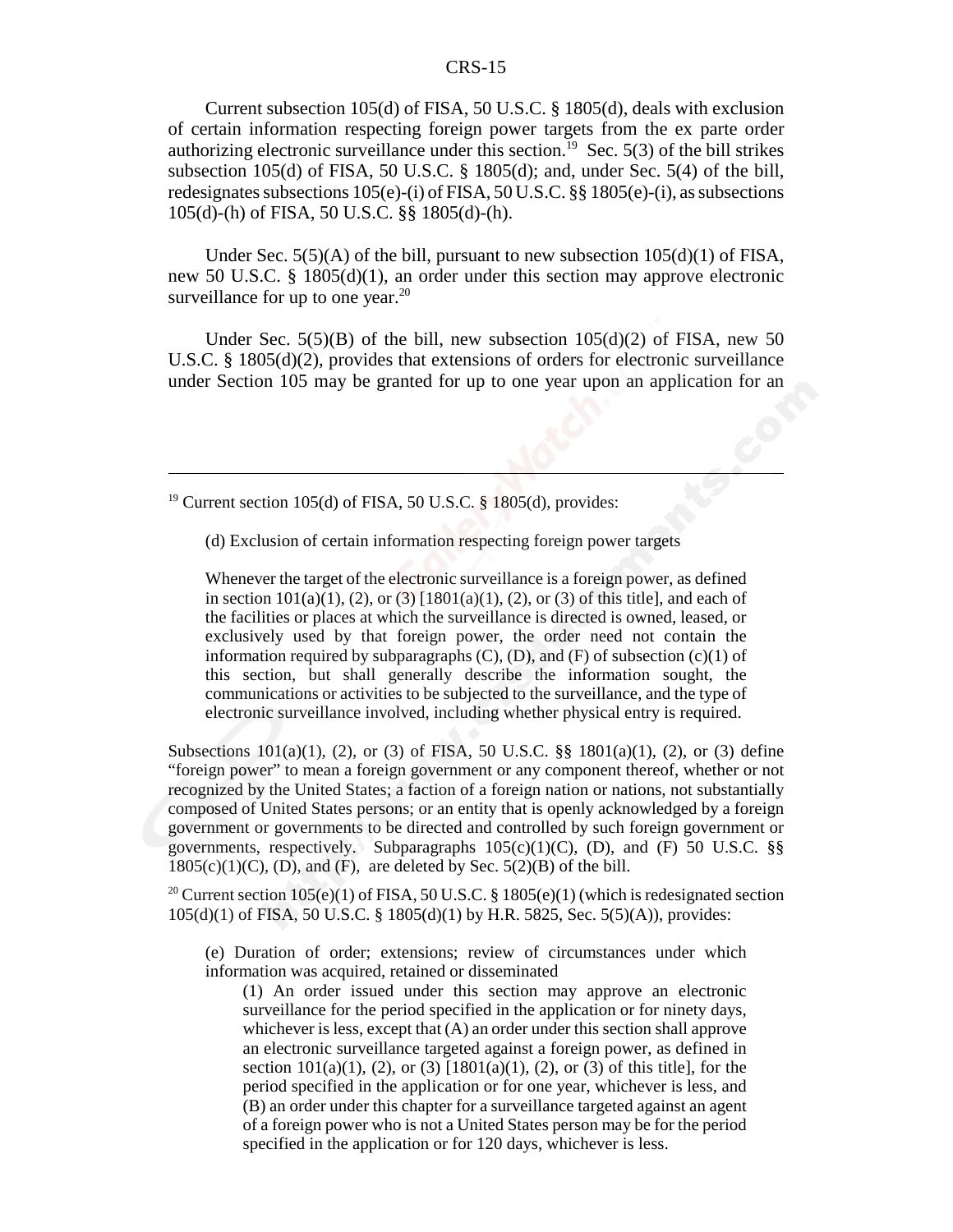extension and new findings made in the same manner as required for the original order. $^{21}$ 

Under Sec. 5(6) of the bill, redesignated subsection 105(e) of FISA, new 50 U.S.C. § 1805(e) (under current law, subsection 105(f) of FISA, 50 U.S.C. § 1805(f)), provides authority for the Attorney General to authorize emergency employment of electronic surveillance if specific requirements are met. Under these requirements, the Attorney General must (1) determine that an emergency situation exists with respect to the employment of electronic surveillance to obtain foreign intelligence information before an order authorizing such surveillance can with due diligence be obtained; (2) determine that the factual basis for issuance of an order under this title to approve such surveillance exists; (3) inform a FISC judge at the time of such authorization that the decision has been made to employ emergency electronic surveillance; and (4) make an application in accordance with this title to a FISC judge, as soon as practicable, but not more than 120 hours after the official authorizes such surveillance. Under current subsection 105(f) of FISA, 50 U.S.C. § 1805(f), the Attorney General's determinations in (1) and (2) above must be "reasonable," and an application for a FISC order authorizing the electronic surveillance must be made within 72 hours after the emergency electronic surveillance is authorized, rather than 120 hours as provided in the amended section under Sec. 5(6) of the bill. Sec. 5(6) also makes some non-substantive structural changes to the section.

Under the amendments in Sec. 5(6) of the bill to redesignated subsection 105(e) of FISA, 50 U.S.C. § 1805(e), if the Attorney General authorizes such emergency employment of electronic surveillance, he must require that the minimization procedures required by this title for the issuance of a judicial order be followed. In the absence of a judicial order approving such electronic surveillance, the surveillance shall terminate when the information sought is obtained, when the application for the order is denied, or after the expiration of 120 hours from the time of authorization by the Attorney General, whichever is earliest. If such application for approval is denied, or in any other case where the electronic surveillance is terminated and no order is issued approving the surveillance, no information obtained

<sup>21</sup> Current section 105(e)(2) of FISA, 50 U.S.C. § 1805(e)(2) (which is redesignated section 105(d)(2) of FISA, 50 U.S.C. § 1805(d)(2) by Sec. 5(5)(B) of H.R. 5825), reads:

(2) Extensions of an order issued under this subchapter may be granted on the same basis as an original order upon an application for an extension and new findings made in the same manner as required for an original order, except that (A) an extension of an order under this chapter for a surveillance targeted against a foreign power, as defined in section  $101(a)(5)$  or  $(6)$  [1801(a)(5) or  $(6)$  of this title], or against a foreign power as defined in section  $101(a)(4)$  [1801(a)(4) of this title] that is not a United States person, may be for a period not to exceed one year if the judge finds probable cause to believe that no communication of any individual United States person will be acquired during the period, and (B) an extension of an order under this chapter for a surveillance targeted against an agent of a foreign power who is not a United States person may be for a period not to exceed 1 year.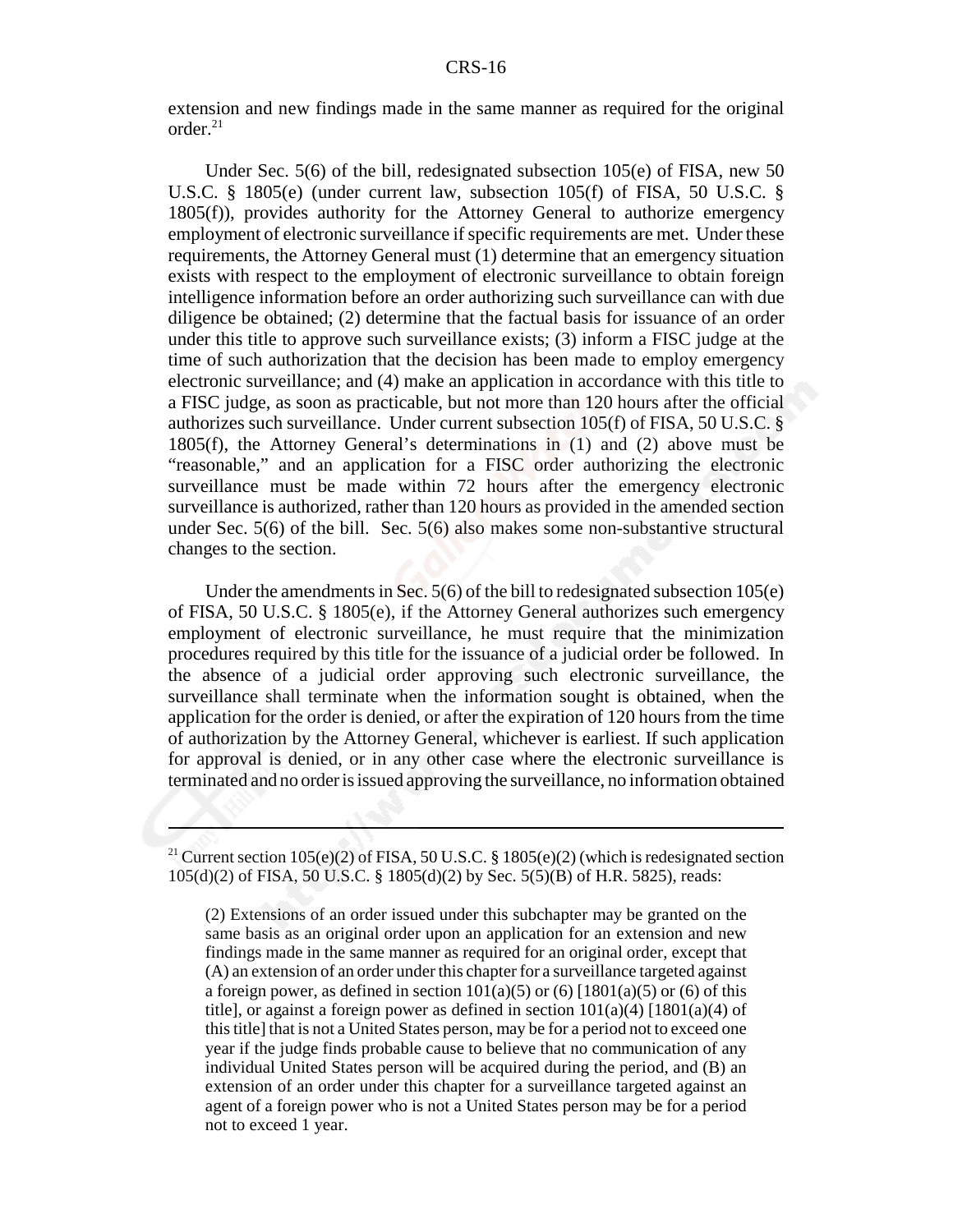or evidence derived from such surveillance shall be received in evidence or otherwise disclosed in any trial, hearing, or other proceeding in or before any court, grand jury, department, office, agency, regulatory body, legislative committee, or other authority of the United States, a State, or political subdivision thereof, and no information concerning any United States person acquired from such surveillance shall subsequently be used or disclosed in any other manner by Federal officers or employees without the consent of such person, except with the approval of the Attorney General if the information indicates a threat of death or serious bodily harm to any person. A denial of the application made under this subsection may be reviewed as provided in section 103 of FISA, 50 U.S.C. § 1803. Under current law, in the absence of a court order approving the electronic surveillance, the surveillance must terminate when the information sought is obtained, when the application for an order is denied, or after the expiration of 72 hours from the time of authorization by the Attorney General, whichever is earlier. The provisions dealing with review of a denial of an application under this subsection and with limitations on use of the information gathered in an emergency electronic surveillance, where the application is denied or the surveillance is terminated and no court order approving the surveillance is issued, parallel those in current law.

Sec. 5(7) of the bill amends redesignated subsection 105(h) of FISA, new 50 U.S.C.  $\S$  1805(h) (current subsection 105(i) of FISA, 50 U.S.C.  $\S$  1805(i)), to bar court action in any court against any provider of a wire or electronic communication service, landlord, custodian, or other person (including any officer, employee, agent, or other specified person thereof) that furnishes any information, facilities, or technical assistance (1) in accordance with a court order or request for emergency assistance under this Act for electronic surveillance or physical search; or (2) in response to a certification by the Attorney General or a designee of the Attorney General seeking information, facilities, or technical assistance from such person that does not constitute electronic surveillance. Clause (2) above adds new language to the existing provision. Thus, under current subsection 105(i), 50 U.S.C. § 1805(i), no such cause of action lies against those who furnish information, facilities, or technical assistance in accordance with a court order or request for emergency assistance under FISA for electronic surveillance or physical search. There is no parallel bar in current law to court action against those providing such information, facilities, or technical assistance in response to a certification by the Attorney General or his designee seeking information, facilities, or technical assistance from such person that does not constitute electronic surveillance.

## **Sec. 6. Use of Information**

Sec. 6 of H.R. 5825 amends subsection 106 of FISA, 50 U.S.C. § 1806, dealing with use of information obtained by or derived from electronic surveillance under title I of FISA. As amended, subsection 106(i) of FISA would provide for destruction upon recognition of the contents of any communication unintentionally acquired by an electronic, mechanical, or other surveillance device, under circumstances in which a person has a reasonable expectation of privacy, a warrant would be required for law enforcement purposes, and both the sender and all intended recipients are located within the United States, unless the Attorney General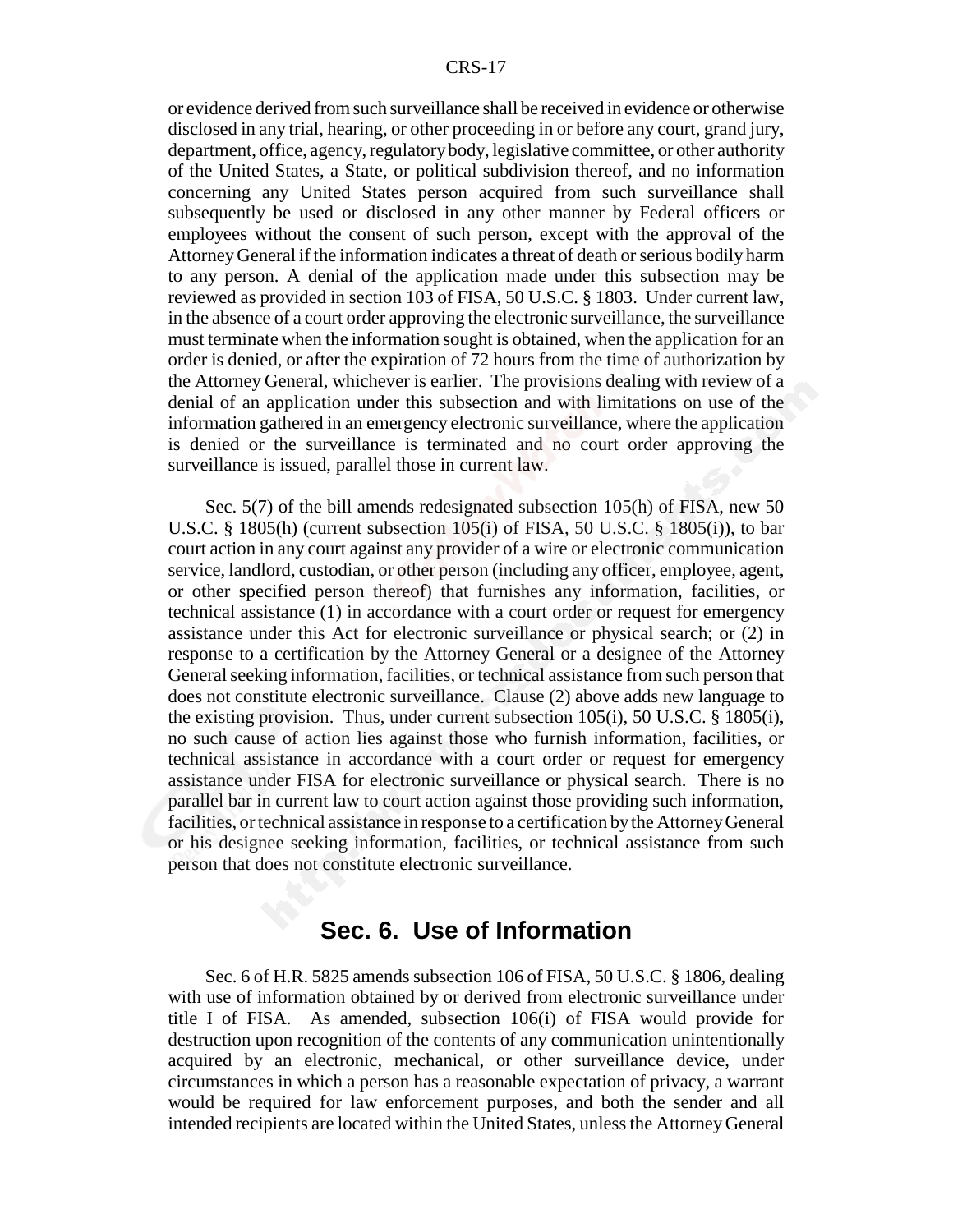determines that the contents contain significant foreign intelligence information or indicate a threat of death or serious bodily harm to any person.

## **Sec. 7. Authorization after an Armed Attack**

Sec. 7(a) amends section 111 of FISA, 50 U.S.C. § 1811, to authorize electronic surveillance to acquire foreign intelligence information without a court order for up to 60 days following an armed attack against the territory of the United States if the President submits to each member of the congressional intelligence "committee" [It seems likely that this should be "committees".] notification of the authorization under this section. Current law authorizes electronic surveillance without a FISA court order to acquire foreign intelligence information for up to 15 calendar days after a declaration of war by Congress.

Sec. 7(b) of the bill amends section 309 of FISA, 50 U.S.C. § 1829, to authorize physical searches to acquire foreign intelligence information without a court order for up to 60 days following an armed attach against the territory of the United States if the President submits to each member of the congressional intelligence "committee" [Again, it seems likely that this should be "committees".] notification of the authorization under this section. Current law authorizes physical searches without a FISA court order to acquire foreign intelligence information for up to 15 calendar days after a declaration of war by Congress.

## **Sec. 8. Authorization of Electronic Surveillance after a Terrorist Attack**

Sec. 8(1) of the bill creates a new section 112 of FISA entitled "Authorization Following A Terrorist Attack Upon the United States." New subsection 112 (a) permits the President, acting through the Attorney General, to authorize electronic surveillance without a FISA order approving such surveillance, for a period not to exceed 45 days following a terrorist attack against the United States if the President submits a notification to each member of the congressional intelligence committees and a FISC judge that (1) the United States has been the subject of a terrorist attack; and (2) identifies the terrorist organizations or affiliates of terrorist organizations believed to be responsible for the terrorist attack.

Under Sec. 8(1) of the bill, new subsection 112(b) of FISA provides that, subject to subsection 112(d) (which prohibits the President from authorizing electronic surveillance under section 112 until the Attorney General approves applicable minimization procedures), at the end of the 45 day period described in new subsection 112(a) of FISA, and every 45 days thereafter, the President may submit a subsequent notification to the congressional intelligence committees and to a FISC judge that the circumstances of the terrorist attack for which the President submitted a subsection 112(a) certification "require the President to continue the authorization of electronic surveillance under this section for an additional 45 days." After each subsequent certification, the President "shall be authorized to conduct electronic surveillance under this section for an additional 45 days."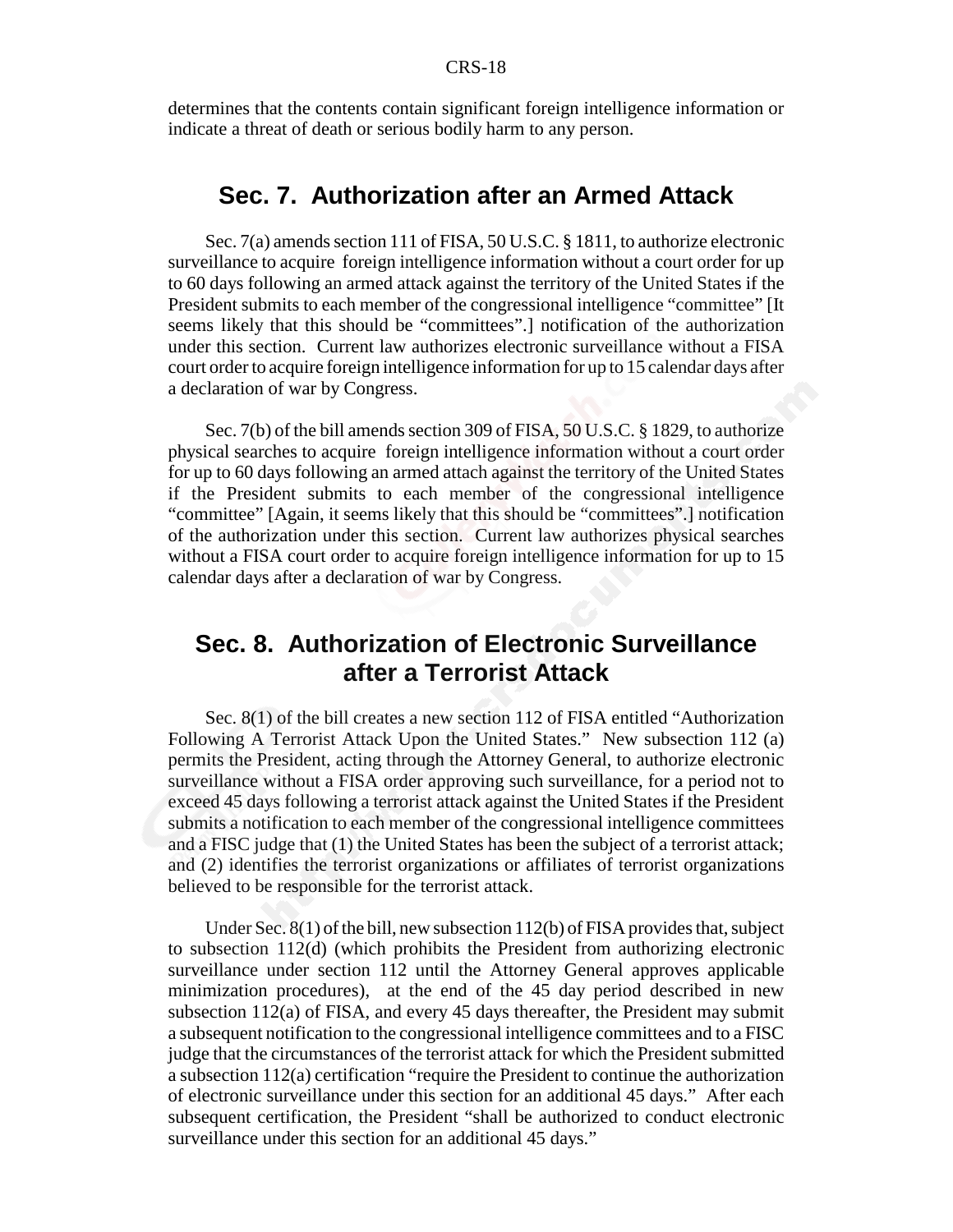Sec. 8(1) of the bill creates a new subsection 112(c) of FISA dealing with electronic surveillance of individuals. Under this new subsection, the President, or an official designated by the President to authorize electronic surveillance, may only conduct electronic surveillance of a person under this subsection when the President or such official determines that (1) there is a reasonable belief that such person is communicating with a terrorist organization or an affiliate of a terrorist organization that is reasonably believed to be responsible for the terrorist attack; and (2) the information obtained from the electronic surveillance may be foreign intelligence information.

Under new subsection 112(d) of FISA, as created by Sec. 8(1) of H.R. 5825, the President may not authorize electronic surveillance under section 112 until the Attorney General approves applicable minimization procedures.

New subsection 112(e) of FISA, as created by Sec. 8(1) of the bill, addresses electronic surveillance of U.S. persons. It provides that, notwithstanding new subsection 112(b) of FISA, the President may not authorize electronic surveillance of a United States person under section 112 of FISA without a FISC order for a period of more than 90 days unless the President, acting through the Attorney General, submits a certification to each member of the congressional intelligence committees that "(1) the continued electronic surveillance of the United States person is vital to the national security of the United States; (2) describes the circumstances that have prevented the Attorney General from obtaining an order under this title for continued surveillance; (3) describes the reasons for believing the United States person is affiliated with or in communication with a terrorist organization or affiliate of a terrorist organization that is reasonably believed to be responsible for the terrorist attack; and (4) describes the foreign intelligence information derived from the electronic surveillance conducted under this section."

Under Sec. 8(1) of the bill, new subsection 112(f) of FISA permits information obtained pursuant to electronic surveillance under subsection 112 to be used to obtain an order authorizing subsequent electronic surveillance under FISA.

New subsection 112(g), as added by Sec. 8(1) of the bill, provides that, not later than 14 days after the date on which the President notifies each member of the congressional intelligence committees and a FISC judge of his intent to permit electronic surveillance without a FISA order for 45 days following a terrorist attack against the United States (under subsection 112(a)), and every 30 days thereafter until such surveillance ceases to be authorized by the President, the President must submit to each member of the congressional intelligence committees a report on the electronic surveillance conducted under section 112, including (1) a description of each target of electronic surveillance under this section; and (2) the basis for believing that each target is in communication with a terrorist organization or an affiliate of a terrorist organization.

New subsection 112(h) of FISA, added by Sec. 8(1) of H.R. 5825, defines the term "congressional intelligence committees" to mean the Permanent Select Committee on Intelligence of the House of Representatives and the Select Committee on Intelligence of the Senate.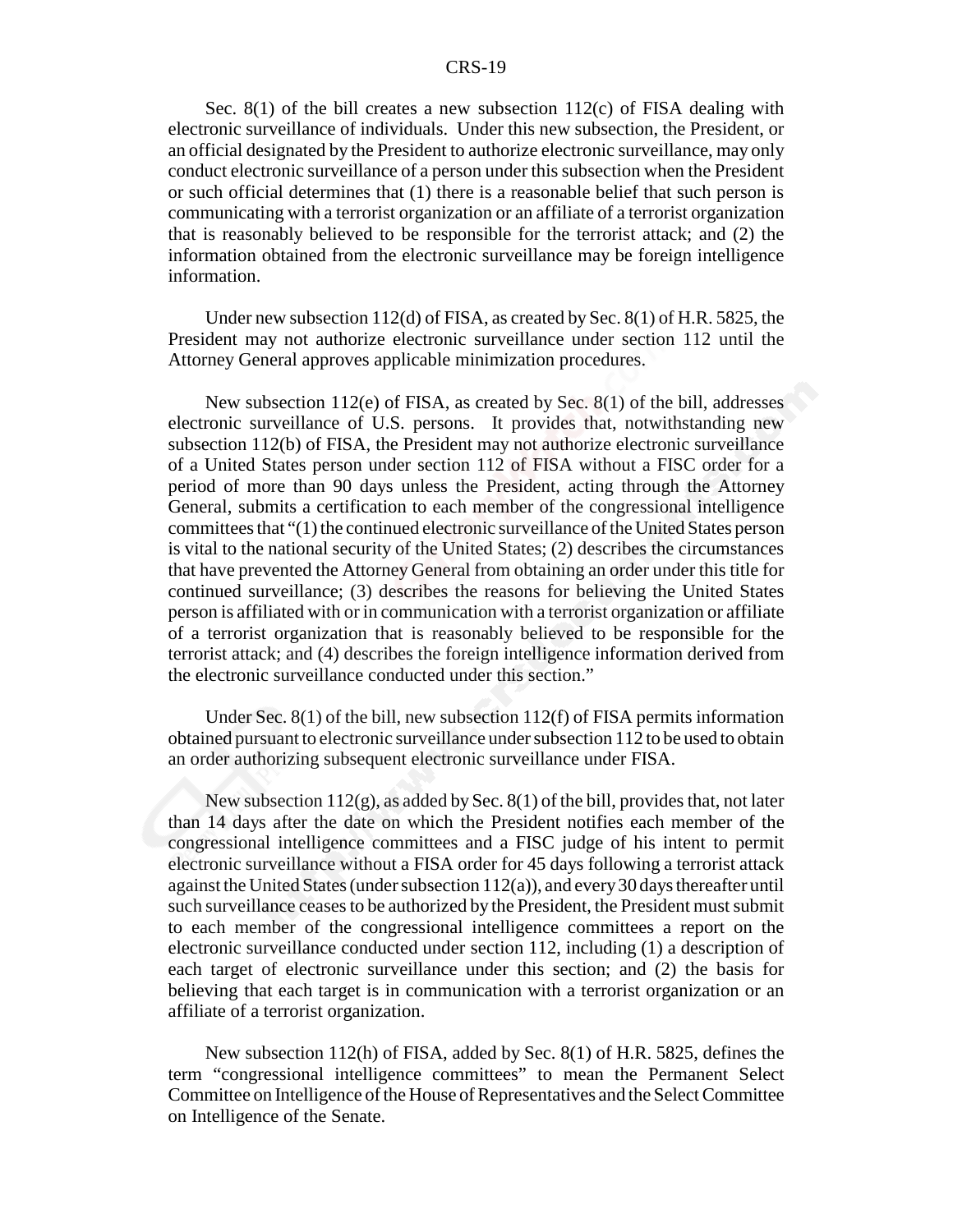Sec. 8(2) of the bill adds new section 112 to the table of contents of FISA.

## **Sec. 9. Congressional Oversight**

Sec. 9 of H.R. 5825 deals with congressional oversight. Sec. 9(a)(1) of the bill amends section  $108(a)(1)$  of FISA, 50 U.S.C. §  $1808(a)(1)$ , to require that the Attorney General, on a semiannual basis, fully inform *each member* of the House Permanent Select Committee on Intelligence and the Senate Select Committee on Intelligence, and the Committee on the Judiciary of the Senate, concerning all foreign intelligence electronic surveillance. (Italics reflect new language.) Sec. 9(a)(2) of the bill adds a new subsection  $108(a)(2)(D)$  of FISA, 50 U.S.C. §  $1808(a)(2)(D)$  which requires that each of these semiannual reports include a description of "the authority under which the electronic surveillance is conducted." Sec.  $9(a)(3)$  of H.R. 5825 adds a new subsection (3) to the end of subsection  $108(a)$  of FISA, 50 U.S.C. § 1808(a)(3), which requires each report submitted under this subsection 108(a) of FISA, 50 U.S.C. § 1808(a) to include "reports on electronic surveillance conducted without a court order."<sup>22</sup>

§ 1808. Report of Attorney General to Congressional committees; limitation on authority or responsibility of information gathering activities of Congressional committees; report of Congressional committees to Congress

(a) (1) On a semiannual basis the Attorney General shall fully inform the House Permanent Select Committee on Intelligence and the Senate Select Committee on Intelligence, and the Committee on the Judiciary of the Senate, concerning all electronic surveillance under this subchapter. Nothing in this subchapter shall be deemed to limit the authority and responsibility of the appropriate committees of each House of Congress to obtain such information as they may need to carry out their respective functions and duties.

(2) Each report under the first sentence of paragraph (1) shall include a description of —

(A) the total number of applications made for orders and extensions of orders approving electronic surveillance under this subchapter where the nature and location of each facility or place at which the electronic surveillance will be directed is unknown;

(B) each criminal case in which information acquired under this chapter has been authorized for use at trial during the period covered by such report; and

(C) the total number of emergency employments of electronic surveillance under section 105(f) [1805(f) of this title] and the total number of subsequent orders approving or denying such electronic surveillance.

As amended by Sec. 10(4) of H.R. 5825, the reference to section 105(f), 50 U.S.C.  $\S$ 1805(f), would be replaced by a reference to new section  $105(e)$ , new 50 U.S.C. § 1805(e), to be consistent with changes in Sec. 5(4) of the bill.

<sup>&</sup>lt;sup>22</sup> Current section 108(a) of FISA, 50 U.S.C. § 1808(a), provides: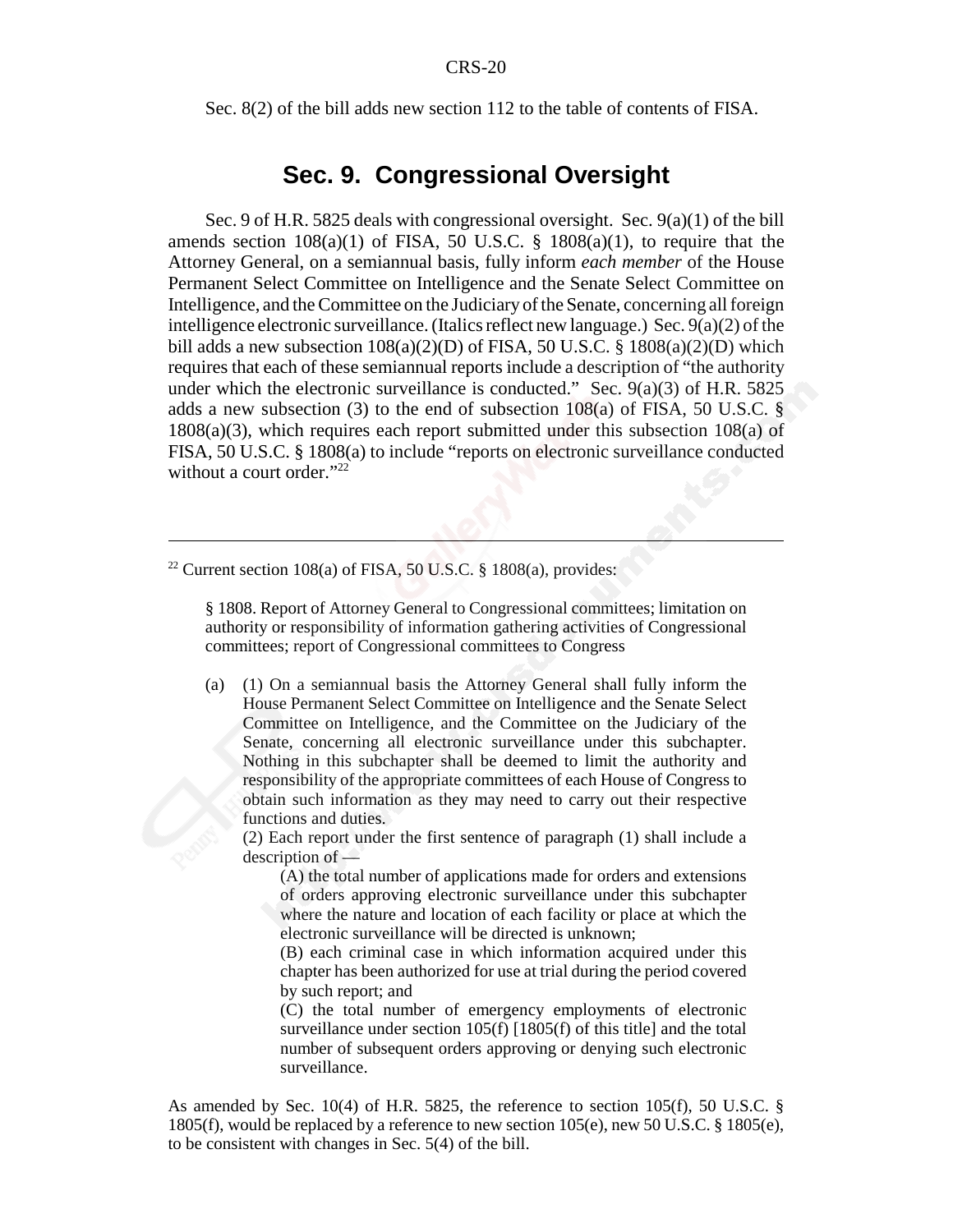Sec. 9(b) of H.R. 5825 amends Section 501 of the National Security Act of 1947, 50 U.S.C. § 413,<sup>23</sup> to require, under subsection 501(a)(1) of the National Security Act, 50 U.S.C. § 413(a)(1), that the President shall ensure that *each member* of the congressional intelligence committees is kept fully and currently informed of the intelligence activities of the United States; and, under section 501(b) of the National Security Act, 50 U.S.C. § 413(b), that the President shall ensure that any illegal intelligence activity is reported promptly to *each member* of the congressional intelligence committees, as well as any corrective action that has been taken or is planned in connection with such illegal activity. (Italics reflect new language.)

<sup>23</sup> Current section 501 of the National Security Act of 1947, 50 U.S.C. § 413, provides:

§ 413. General Congressional oversight provisions

(a) Reports to Congressional committees of intelligence activities and anticipated activities

(1) The President shall ensure that the congressional intelligence committees are kept fully and currently informed of the intelligence activities of the United States, including any significant anticipated intelligence activity as required by this subchapter.

(2) Nothing in this subchapter shall be construed as requiring the approval of the congressional intelligence committees as a condition precedent to the initiation of any significant anticipated intelligence activity.

(b) Reports concerning illegal intelligence activities

The President shall ensure that any illegal intelligence activity is reported promptly to the congressional intelligence committees, as well as any corrective action that has been taken or is planned in connection with such illegal activity. (c) Procedures for reporting information

The President and the congressional intelligence committees shall each establish such procedures as may be necessary to carry out the provisions of this subchapter.

(d) Procedures to protect from unauthorized disclosure

The House of Representatives and the Senate shall each establish, by rule or resolution of such House, procedures to protect from unauthorized disclosure all classified information, and all information relating to intelligence sources and methods, that is furnished to the intelligence committees or to Members of Congress under this subchapter. Such procedures shall be established in consultation with the Director of National Intelligence. In accordance with such procedures, each of the congressional intelligence committees shall promptly call to the attention of its respective House, or to any appropriate committee or committees of its respective House, any matter relating to intelligence activities requiring the attention of such House or such committee or committees.

(e) Construction of authority conferred

Nothing in this Act shall be construed as authority to withhold information from the congressional intelligence committees on the grounds that providing the information to the intelligence committees would constitute the unauthorized disclosure of classified information or information relating to intelligence sources and methods.

(f) "Intelligence activities" defined

As used in this section, the term "intelligence activities" includes covert actions as defined in section  $413b(e)$  of this title, and includes financial intelligence activities.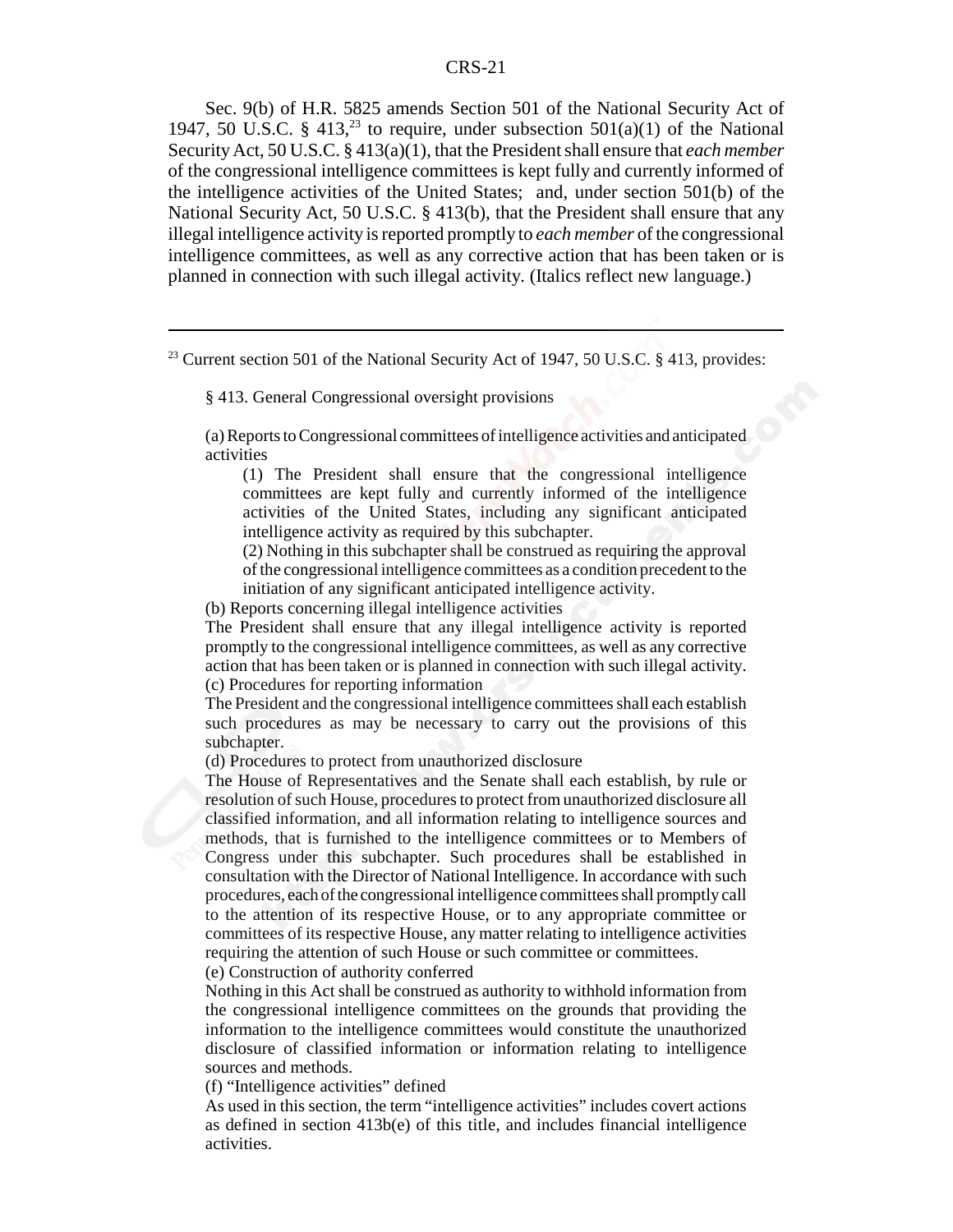## **Sec. 10. Technical and Conforming Amendments**

Sec. 10 of H.R. 5825 makes technical and conforming amendments to FISA. Under Sec. 10(1) of the bill, subsection  $102(a)(3)(A)$  of FISA, 50 U.S.C. §  $1802(a)(3)(A)$ , would be amended to strike " $101(h)(4)$  and". As amended by H.R. 5825, subsection 102(a)(3) of FISA, 50 U.S.C. § 1802(a)(3), would then read,

(3) The Attorney General shall immediately transmit under seal to the court established under section  $103(a)$  [1803(a) of this title] a copy of his certification. Such certification shall be maintained under security measures established by the Chief Justice with the concurrence of the Attorney General, in consultation with the Director of National Intelligence, and shall remain sealed unless —

(A) an application for a court order with respect to the surveillance is made under sections [sic?] 104 [1804 of this title]; or

(B) the certification is necessary to determine the legality of the surveillance under section 106(f) [1806(f) of this title].

Sec. 10(2) of H.R. 5825 would amend section 105(a)(5) of FISA, 50 U.S.C. § 1805(a)(5), by replacing "104(a)(7)(E)" with "104(a)(6)(D)", and replacing "104(d)" with "104(c)". Section  $105(a)(5)$  of FISA,  $50$  U.S.C. § 1805(a)(5), would then read:

(a) Necessary findings

. . .

. . . .

Upon an application made pursuant to section 104 [1804 of this title], the judge shall enter an ex parte order as requested or as modified approving the electronic surveillance if he finds that —

(5) the application which has been filed contains all statements and certifications required by section 104 [1804 of this title] and, if the target is a United States person, the certification or certifications are not clearly erroneous on the basis of the statement made under section  $104(a)(6)(D)$  [1804(a)(6)(D) of this title] and any other information furnished under section 104(c) [1804(c) of this title].

This change would conform with amendments made in Secs.  $4(1)(B)$ ,  $4(1)(C)(ii)$  and  $4(1)(C)(iii)$  of H.R. 5825.

Sec. 10(3)(A) of H.R. 5825 would amend subsection 106(j) of FISA, 50 U.S.C. § 1806(j) by replacing "105(e)" in the matter preceding paragraph 106(j)(1) with " $105(d)$ ". As amended by Sec.  $10(3)(A)$  of H.R. 5825, the introductory language prior to subsection  $106(j)(1)$  of FISA, 50 U.S.C. § 1806 $(j)(1)$ , would then read,

(j) Notification of emergency employment of electronic surveillance; contents; postponement, suspension or elimination

If an emergency employment of electronic surveillance is authorized under section 105(d) [1805(d) of this title] and a subsequent order approving the surveillance is not obtained, the judge shall cause to be served on any United States person named in the application and on such other United States persons subject to electronic surveillance as the judge may determine in his discretion it is in the interest of justice to serve, notice of —